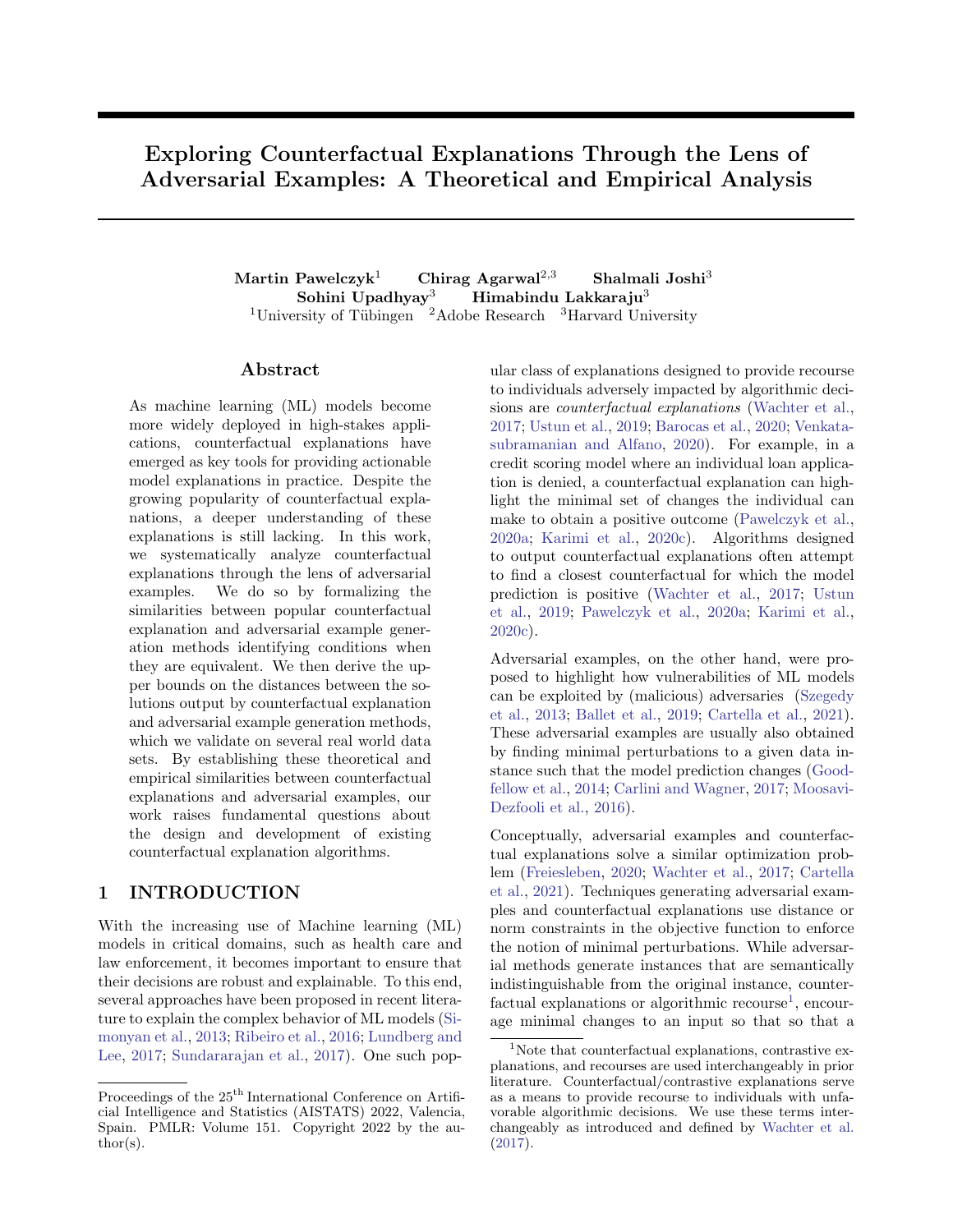user can readily act upon these changes to obtain the desired outcome. In addition, some methods in both lines of work use manifold-based constraints to find natural adversarial examples [\(Zhao et al.,](#page-9-11) [2018\)](#page-9-11) or realistic counterfactual explanations by restricting them to lie on the data manifold [\(Joshi et al.,](#page-8-6) [2019;](#page-8-6) [Pawel](#page-9-7)[czyk et al.,](#page-9-7) [2020a,](#page-9-7)[b\)](#page-9-12).

While the rationale of producing a counterfactual close to the original instance is motivated by the desideratum that counterfactuals should be actionable and easily understandable, producing close instances on the other side of the decision boundary could just as easily indicate adversarial activity. This begs the question to what extent do counterfactual explanation algorithms return solutions that resemble adversarial examples. However, there has been little to no work on systematically analyzing the aforementioned connections between the literature on counterfactual explanations and adversarial examples.

Present Work. In this work, we approach the study of similarities between counterfactual explanations and adversarial examples from the perspective of counterfactual explanations for algorithmic recourse. Therefore, we consider consequential decision problems (e.g., loan applications) commonly employed in recourse literature and our choices of data modalities (i.e., tabular data) and algorithms are predominantly motivated by this literature. In particular, we make one of the first attempts at establishing theoretical and empirical connections between state-of-the-art counterfactual explanation and adversarial example generation methods.

More specifically, we analyze these similarities by bounding the distances between the solutions of salient counterfactual explanation and popular adversarial example methods for locally linear approximations. Our analysis demonstrates that several popular counterfactual explanation and adversarial example generation methods such as the ones proposed by [Wachter](#page-9-4) [et al.](#page-9-4) [\(2017\)](#page-9-4) and [Carlini and Wagner](#page-8-4) [\(2017\)](#page-8-4); [Moosavi-](#page-9-10)[Dezfooli et al.](#page-9-10) [\(2016\)](#page-9-10), are equivalent for certain hyperparameter choices. Moreover, we demonstrate that C-CHVAE and the natural adversarial attack (NAE) [\(Zhao et al.,](#page-9-11) [2018\)](#page-9-11) provide similar solutions for certain generative model choices.

Finally, we carry out extensive experimentation with multiple synthetic and real-world data sets from diverse domains such as financial lending and criminal justice to validate our theoretical findings. We further probe these methods empirically to validate the similarity between the counterfactuals and adversarial examples output by several state-of-the-art methods. Our results indicate that counterfactuals and adversarial examples output by manifold-based methods such as NAE and C-CHVAE are more similar compared to those generated by other techniques. By establishing these and other theoretical and empirical similarities, our work raises fundamental questions about the design and development of existing counterfactual explanation algorithms.

# 2 RELATED WORK

This work lies at the intersection of counterfactual explanations and adversarial examples in machine learning. Below we discuss related work for each of these topics and their connection.

Adversarial examples. Adversarial examples are obtained by making infinitesimal perturbations to input instances such that they force a ML model to generate adversary-selected outputs. Algorithms designed to successfully generate these examples are called Adversarial attacks [\(Szegedy et al.,](#page-9-9) [2013;](#page-9-9) [Good](#page-8-3)[fellow et al.,](#page-8-3) [2014\)](#page-8-3). Several attacks have been proposed in recent literature depending on the degree of knowledge/access of the model, training data, and optimization techniques. While gradient-based methods [\(Goodfellow et al.,](#page-8-3) [2014;](#page-8-3) [Kurakin et al.,](#page-9-13) [2016;](#page-9-13) [Moosavi-Dezfooli et al.,](#page-9-10) [2016\)](#page-9-10) find the minimum  $\ell_p$ norm perturbations to generate adversarial examples, generative methods [\(Zhao et al.,](#page-9-11) [2018\)](#page-9-11) constrain the search for adversarial examples to the training datamanifold. Finally, some methods [\(Cisse et al.,](#page-8-7) [2017\)](#page-8-7) generate adversarial examples for non-differentiable and non-decomposable measures in complex domains such as speech recognition and image segmentation. We refer to a well-established survey for a more comprehensive overview of adversarial examples [\(Akhtar](#page-8-8) [and Mian,](#page-8-8) [2018\)](#page-8-8).

Counterfactual explanations. Counterfactual explanation methods aim to provide explanations for a model prediction in the form of minimal changes to an input instance that changes the original prediction [\(Wachter et al.,](#page-9-4) [2017;](#page-9-4) [Ustun et al.,](#page-9-5) [2019;](#page-9-5) [Van Looveren and Klaise,](#page-9-14) [2019;](#page-9-14) [Karimi et al.,](#page-9-15) [2020b\)](#page-9-15). These methods are categorized based on the access to the model (or gradients), sparsity of the generated explanation and whether the generated explanations are constrained to the manifold [\(Verma et al.,](#page-9-16) [2020;](#page-9-16) [Karimi et al.,](#page-9-15) [2020b\)](#page-9-15). To this end, [Wachter](#page-9-4) [et al.](#page-9-4) [\(2017\)](#page-9-4) proposed a gradient-based method to obtain counterfactual explanations for models using a distance-based penalty and finding the nearest counterfactual explanation. Further, restrictions on attributes such as race, age, and gender are generally enforced to ensure that the output counterfactual explanations are realistic for users to act on them. In addition, manifold-based constraints are imposed in many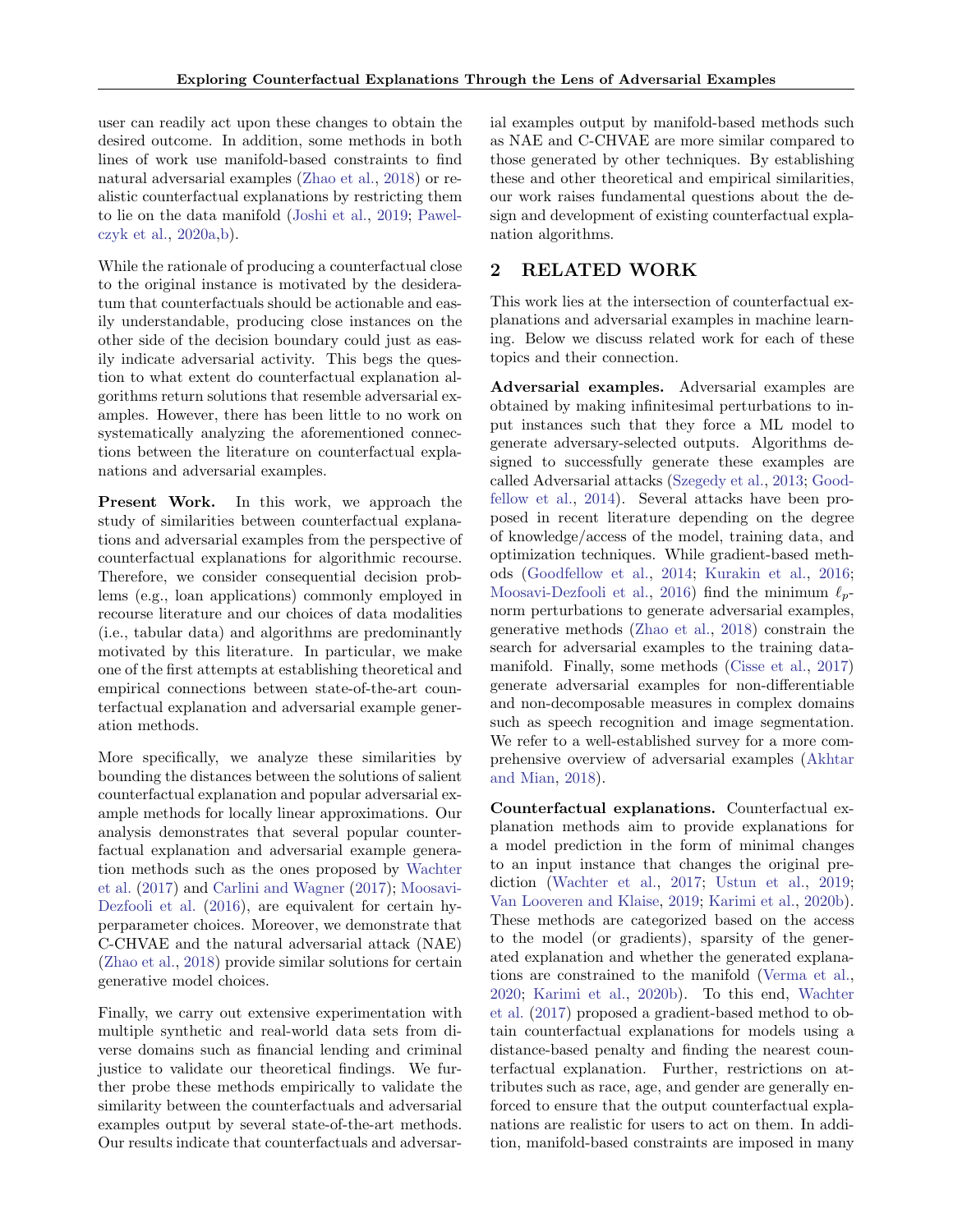methods [\(Pawelczyk et al.,](#page-9-7) [2020a;](#page-9-7) [Joshi et al.,](#page-8-6) [2019\)](#page-8-6) so that the counterfactual explanations are faithful to the data distribution. Finally, causal approaches have recently been proposed to generate counterfactual explanations that adhere to causal constraints [\(Karimi](#page-8-9) [et al.,](#page-8-9) [2020a;](#page-8-9) [Barocas et al.,](#page-8-0) [2020;](#page-8-0) [Karimi et al.,](#page-9-17) [2021,](#page-9-17) [2020c\)](#page-9-8).

Connections between adversarial examples and counterfactual explanations. Conceptual connections between adversarial examples and counterfactual explanations have been previously identified in the literature [\(Freiesleben,](#page-8-5) [2020;](#page-8-5) [Browne and Swift,](#page-8-10) [2020\)](#page-8-10). While [Freiesleben](#page-8-5) [\(2020\)](#page-8-5) highlight conceptual differences in aims, formulation and use-cases between both sub-fields suggesting that counterfactual explanations represent a broader class of examples of which adversarial examples represent a subclass, [Browne and Swift](#page-8-10)  $(2020)$  focus on discussing the differences w.r.t semantics hidden layer representations of DNNs. Our goal, on the other hand, is to theoretically formalize and empirically analyze the (dis)similarity between these fields.

### <span id="page-2-1"></span>3 PRELIMINARIES

**Notation.** We denote a classifier  $h : \mathcal{X} \rightarrow \mathcal{Y}$  mapping features  $x \in \mathcal{X}$  to labels  $\mathcal{Y}$ . Further, we define  $h(\mathbf{x})=g(f(\mathbf{x}))$ , where  $f: \mathcal{X} \rightarrow \mathbb{R}$  is a scoring function  $(e.g., \text{logits})$  and  $g : \mathbb{R} \to \mathcal{Y}$  an activation function that maps output logit scores to discrete labels. Below we describe some representative methods used in this work to generate counterfactual explanations and adversarial examples.

### 3.1 Counterfactual explanation methods

Counterfactual explanations provide recourses by identifying which attributes to change for reversing a models' adverse outcome. Methods designed to output counterfactual explanations find a counterfactual x ′ that is "closest" to the original instance x and changes the models' prediction  $h(\mathbf{x}')$  to the desired label. While several of these methods incorporate distance metrics (e.g.,  $\ell_p$ -norm) or user preferences [\(Rawal and](#page-9-18) [Lakkaraju,](#page-9-18) [2020\)](#page-9-18) to find the desired counterfactuals, some efforts also impose causal [\(Karimi et al.,](#page-9-8) [2020c\)](#page-9-8) or data manifold constraints [\(Joshi et al.,](#page-8-6) [2019;](#page-8-6) [Pawel](#page-9-7)[czyk et al.,](#page-9-7) [2020a,](#page-9-7)[b\)](#page-9-12) to find realistic counterfactuals. We now describe counterfactual explanation methods from two broad categories: 1) Gradient- [\(Wachter](#page-9-4) [et al.,](#page-9-4) [2017\)](#page-9-4) and 2) search-based [\(Pawelczyk et al.,](#page-9-7) [2020a\)](#page-9-7).

Score CounterFactual Explanations (SCFE). For a given classifier  $h$  and the corresponding scoring function f, and a distance function  $d : \mathcal{X} \times \mathcal{X} \to \mathbb{R}_+,$  [Wachter et al.](#page-9-4) [\(2017\)](#page-9-4) formulate the problem of finding a counterfactual  $\mathbf{x}'$  for  $\mathbf{x}$  as:

<span id="page-2-2"></span>
$$
\underset{\mathbf{x}'}{\arg\min} \ \left(f(\mathbf{x}') - s\right)^2 + \lambda \, d(\mathbf{x}, \mathbf{x}'),\tag{1}
$$

where s is the target score for **x** and  $\lambda$  is set to iteratively increase until  $f(\mathbf{x}')=s$ . More specifically, to arrive at a counterfactual probability of 0.5, the target score for  $q(\mathbf{x})$  for a sigmoid function is  $s=0$ , where the logit corresponds to a 0.5 probability for  $y=1$ .

**C-CHVAE.** Let  $I_{\gamma}$  and  $\mathcal{G}_{\theta}$  denote the encoder and decoder of the VAE model used by C-CHVAE [\(Pawel](#page-9-7)[czyk et al.,](#page-9-7) [2020a\)](#page-9-7) to generate realistic counterfactuals. Note that the counterfactuals for x are generated in the latent space of the encoder Z, where  $I_{\gamma}: \mathcal{X} \to \mathcal{Z}$ . Let **z** and  $\tilde{\mathbf{z}} = \mathbf{z} + \delta$  denote the latent representation and generated counterfactuals for the original instance **x**. Intuitively,  $\mathcal{G}_{\theta}$  is a generative model that projects the latent counterfactuals to the feature space and  $I_{\gamma}$  allows to search for counterfactuals in the data manifold. Thus, the objective function is defined as follows:

<span id="page-2-0"></span>
$$
\delta^* = \underset{\delta \in \mathcal{Z}}{\arg \min} \|\delta\|
$$
  
s.t.  $h(\mathcal{G}_{\theta}(I_{\gamma}(\mathbf{x}^f) + \delta), \mathbf{x}^p) \neq h(\mathbf{x}^f, \mathbf{x}^p),$  (2)

where  $\mathbf{x}^p$  and  $\mathbf{x}^f$  indicate the protected and nonprotected features of x and Eqn. [2](#page-2-0) finds the minimal perturbation  $\delta$  by changing the non-protected features  $\mathbf{x}^m$  constrained to the data-manifold.

### 3.2 Adversarial example generation methods

Similar to counterfactual explanation methods, most methods generating adversarial examples also solve a constrained optimization problem to find perturbations in the input manifold that cause models to misclassify. These methods are broadly categorized into poisoning (e.g., [Shafahi et al.](#page-9-19) [\(2018\)](#page-9-19)) and exploratory (e.g., [Goodfellow et al.](#page-8-3) [\(2014\)](#page-8-3)) methods. While poisoning methods attack the model during training and attempts to learn, influence, and corrupt the underlying training data or model, Exploratory methods do not tamper with the underlying model but instead generate specific examples that cause the model to produce the desired output. Like counterfactual explanation methods, evasion methods also use gradient-based optimization to generate adversarial examples. Below, we briefly outline three evasion techniques considered in this work.

C&W Attack. For a given input x and classifier  $h(\cdot)$ , [Carlini and Wagner](#page-8-4) [\(2017\)](#page-8-4) formulate the problem of finding an adversarial example  $\mathbf{x}'=\mathbf{x}+\delta$  such that  $h(\mathbf{x}') \neq h(\mathbf{x})$  as:

$$
\arg\min_{\mathbf{x}'} c \cdot \ell(\mathbf{x}') + d(\mathbf{x}, \mathbf{x}') \quad \text{s.t.} \quad \mathbf{x}' \in [0, 1]^d \tag{3}
$$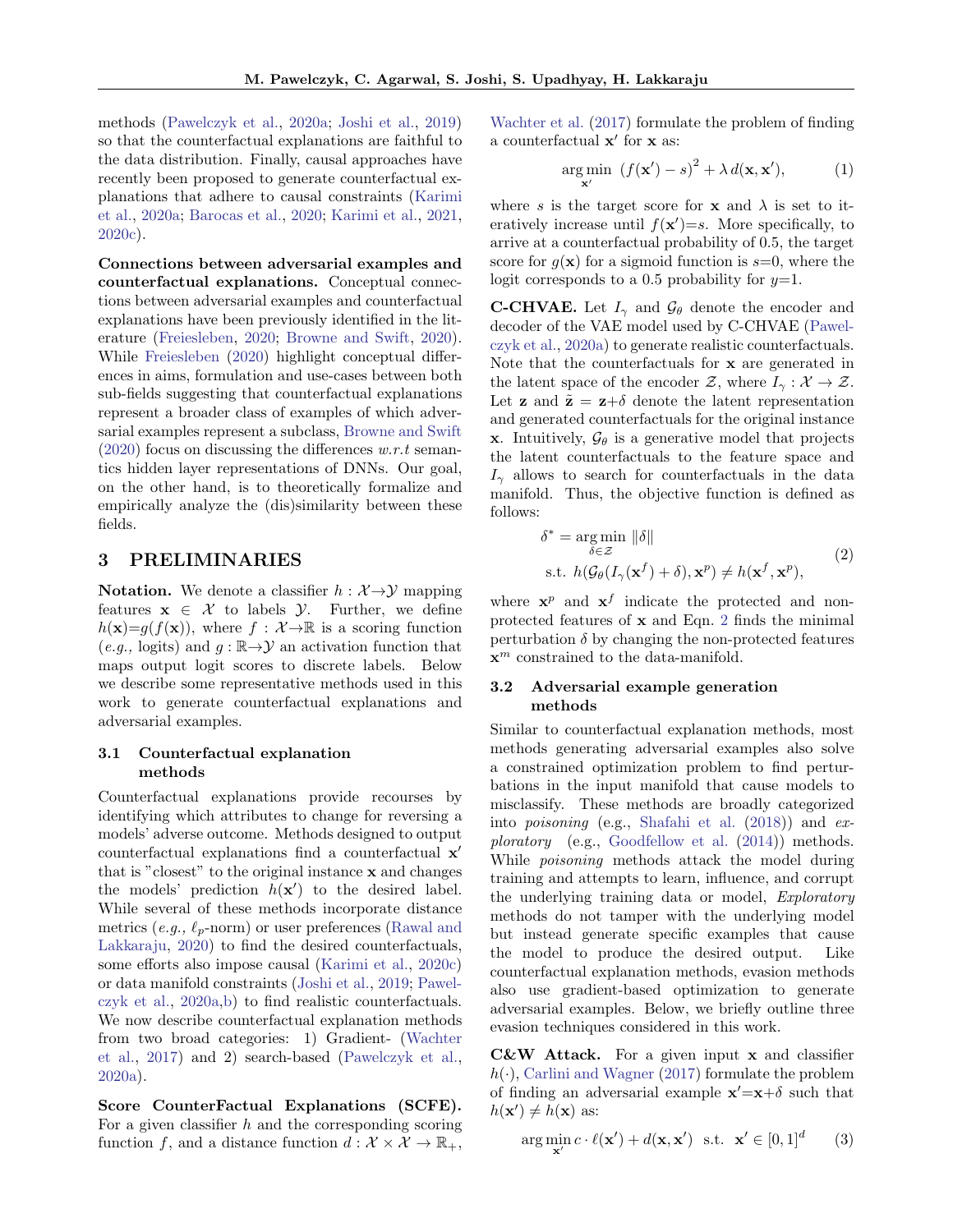where c is a hyperparameter and  $\ell(\cdot)$  is a loss function such that  $h(\mathbf{x}')=y$  if and only if  $\ell(\mathbf{x}') \leq 0$ . The constraint  $\mathbf{x}' \in [0,1]^d$  is applied so that the resulting  $\mathbf{x}'$  is within a given data range.

DeepFool. For a given instance x, Deep-Fool [\(Moosavi-Dezfooli et al.,](#page-9-10) [2016\)](#page-9-10) perturbs  $\bf{x}$  by adding small perturbation  $\delta_{\text{DF}}$  at each iteration of the algorithm. The perturbations from each iterations are finally aggregated to generate the final perturbation once the output label changes. The minimal perturbation to change the classification model's prediction is the solution to the following objective:

$$
\delta_{\text{DF}}^{*}(\mathbf{x}) = \underset{\delta}{\arg\min} \, ||\delta||_{2}
$$
  
s.t. 
$$
\text{sign}(f(\mathbf{x} + \delta)) \neq \text{sign}(f(\mathbf{x})),
$$
 (4)

where **x** is the input sample. The closedform step for each iteration is:  $_{\text{DF}}^* = (f(\mathbf{x})/||\nabla f(\mathbf{x})||_2^2)\nabla f(\mathbf{x}).$ 

Natural Adversarial Example (NAE). Similar to C-CHVAE, [Zhao et al.](#page-9-11) [\(2018\)](#page-9-11) proposes NAE to search for adversarial examples using a generative model  $\mathcal{G}_{\theta}$ where the similarity is measured in the latent space of  $\mathcal{G}_{\theta}$ . Thus, the objective is given by:

$$
\mathbf{z}^* = \underset{\tilde{\mathbf{z}} \in \mathcal{Z}}{\arg \min} \|\tilde{\mathbf{z}} - I_{\gamma}(\mathbf{x})\| \text{ s.t. } h(\mathcal{G}_{\theta}(\tilde{\mathbf{z}})) \neq h(\mathbf{x}), \quad (5)
$$

where  $I_{\gamma}(\mathbf{x})$  corresponds to the latent representation of **x** and  $\mathcal{G}_{\theta}(\tilde{\mathbf{z}})$  maps the latent sample to the feature space. NAE separately trains an inverter function from  $\mathcal{G}_{\theta}$  by enforcing the latent representation to be normally distributed *(i.e., corresponding to the noise* model of the generator) while minimizing the reconstruction error of the feature space.

### <span id="page-3-4"></span>4 THEORETICAL ANALYSIS

In this section, we provide theoretical connections between counterfactual explanation and adversarial example methods by leveraging similarities in the objective functions and optimization procedures. In particular, we compare: 1) SCFE and C&W (Sec. [4.1\)](#page-3-0), 2) SCFE and DeepFool (Sec. [4.2\)](#page-4-0), and 3) C-CHVAE and NAE (Sec. [4.3\)](#page-4-1) due to their similarity in the objective functions. We do these comparisons either for a specific loss, solutions based on the classification model, or constraints imposed during optimization. We focus on locally linear model approximations as these are often studied as a first step [\(Hardt and](#page-8-11) [Ma,](#page-8-11) [2017;](#page-8-11) [Ustun et al.,](#page-9-5) [2019;](#page-9-5) [Rosenfeld et al.,](#page-9-20) [2020;](#page-9-20) [Garreau and Luxburg,](#page-8-12) [2020\)](#page-8-12) towards understanding nonlinear model behaviour.

### <span id="page-3-0"></span>4.1 SCFE and C&W

Two popular gradient-based methods for generating adversarial and counterfactual samples are the C&W Attack and SCFE, respectively. Here, we first show the closed-form solutions for the minimum perturbation required by C&W  $(\delta_{\rm CW}^*)$  and SCFE  $(\delta_{\rm SCFE}^*)$ to generate adversarial examples and counterfactuals. We then leverage these solutions to derive an upper bound for the distance between the adversarial and counterfactual samples. Using the loss function  $\ell^*(\cdot) = \max(0, \max_i(f(\mathbf{x})_i) - f(\mathbf{x})_y)$  recommended by [Carlini and Wagner](#page-8-4) [\(2017\)](#page-8-4), we derive an upper bound for the distance between the counterfactuals and adversarial examples generated using SCFE and C&W. For the upper bound, we first state a lemma that derives the closed-form solution for  $\delta^*_{\rm SCFE}$ .

<span id="page-3-1"></span>Lemma 1. (Optimal Counterfactual Perturbation) For a scoring function with weights w the SCFE method generates a counterfactual  $\mathbf{x}_{SCFE}$  for an in $put \times using \ the \ counterfactual \ perturbation \ \delta^*_{SCFE} \ such$ that:

$$
\delta_{SCFE}^* = m \cdot (\mathbf{w}\mathbf{w}^{\mathbf{T}} + \lambda \mathbf{I})^{-1} \mathbf{w},\tag{6}
$$

where s is the target score for  $x$ ,  $m=s-f(x)$  is the target residual,  $f(x) = \mathbf{w}^\top \mathbf{x} + b$  is a local linear score approximation, and  $\lambda$  is a given hyperparameter.

<span id="page-3-3"></span>Proof Sketch. We derive the closed-form solution for  $\delta^*_{\rm SCFE}$  by formulating the SCFE objective in its vector quadratic form. See Appendix [B.1](#page-11-0) for the complete  $\Box$ proof.

Using Lemma [1,](#page-3-1) we now formally state and derive the upper bound for the distance between the counterfactuals and adversarial examples.

<span id="page-3-2"></span>**Theorem 1.** (Difference between SCFE and C&W) Under the same conditions as stated in Lemma [1,](#page-3-1) the normed difference between the SCFE counterfactual  $\mathbf{x}_{SCFE}$  and C&W adversarial example  $\mathbf{x}_{CW}$  using the loss function  $\ell^*(\cdot)$  is upper bounded by:

<span id="page-3-5"></span>
$$
\|\mathbf{x}_{SCFE} - \mathbf{x}_{CW}\|_p
$$
  
\n
$$
\leq \left\|\frac{1}{\lambda}\left(\mathbf{I} - \frac{\mathbf{w}\mathbf{w}^T}{\lambda + \|\mathbf{w}\|_2^2}\right)(s - f(\mathbf{x})) - c\mathbf{I}\right\|_p \|\mathbf{w}\|_p. (7)
$$

Proof Sketch. We first derive the closed-form solution for the perturbation used by C&W. Intuitively, this solution is equivalent to shifting x in the direction of the models' decision boundary scaled by c. The upper bound follows by applying Lemma [1](#page-3-1) and Cauchy-Schwartz inequality. Moreover, choosing the hyperparameter such that  $\lambda \to 0$  and setting  $c = m / ||\mathbf{w}||_2^2$ yields equivalence, *i.e.*,  $||\mathbf{x}_{SCFE} - \mathbf{x}_{CW}||_p \rightarrow 0$ . See Appendix [B.3](#page-12-0) for the complete proof.  $\Box$ 

We note that the upper bound is smaller when the original score  $f(\mathbf{x})$  is close to the target score s, sug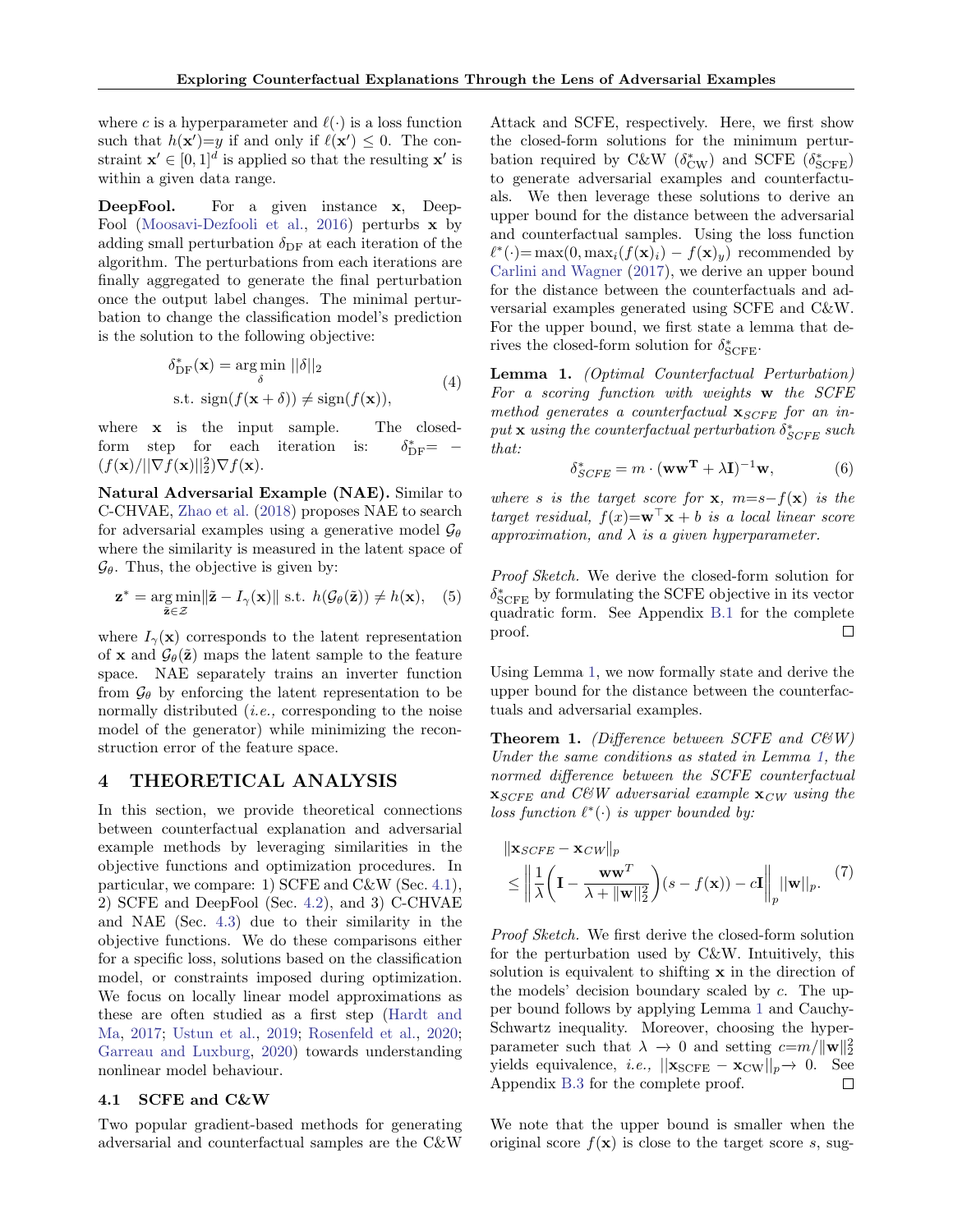gesting that  $\mathbf{x}_{SCFE}$  and  $\mathbf{x}_{CW}$  are more similar when  $\mathbf{x}$ is closer to the decision boundary.

### <span id="page-4-0"></span>4.2 SCFE and DeepFool

DeepFool is an adversarial attack that uses an iterative gradient-based optimization approach to generate adversarial examples. Despite the differences in the formulations of SCFE and DeepFool, our theoretical analysis reveals a striking similarity between the two methods. In particular, we provide an upper bound for the distance between the solutions output by counterfactuals and adversarial examples generated using SCFE and DeepFool, respectively.

<span id="page-4-3"></span>Theorem 2. (Difference between SCFE and Deep-Fool) Under the same conditions as stated in Lemma [1,](#page-3-1) the normed difference between the SCFE counterfactual  $\mathbf{x}_{SCFE}$  and the DeepFool adversarial example  $\mathbf{x}_{DF}$  is upper bounded by:

$$
\|\mathbf{x}_{SCFE} - \mathbf{x}_{DF}\|_{p} \le \left\| \left( \mathbf{I} - \frac{\mathbf{w}\mathbf{w}^{T}}{\lambda + \|\mathbf{w}\|_{2}^{2}} \right) \frac{(s - f(\mathbf{x}))}{\lambda} + \mathbf{I} \frac{f(\mathbf{x})}{\|\mathbf{w}\|_{2}^{2}} \right\|_{p} \|\mathbf{w}\|_{p}.
$$
\n(8)

Proof Sketch. We show the similarity between SCFE and DeepFool methods by comparing their closed-form solutions for the generated counterfactual and adversarial examples. Similar to Theorem [1,](#page-3-2) the results follow from Cauchy-Schwartz inequality, (see Appendix [B.4](#page-13-0) for the complete proof). Moreover, choosing the hyperparameter such that  $\lambda \to 0$  and setting s:=0 yields equivalence, *i.e.*,  $||\mathbf{x}_{SCFE}-\mathbf{x}_{DF}||_p\rightarrow 0$ . □

The right term in the inequality (Eqn. [8\)](#page-4-2) entails that the  $l_p$ -norm of the difference between the generated samples is bounded if: 1) the predicted score is closer to the target score of a given input, and 2) the gradients with respect to the logit scores of the underlying model are bounded.

#### <span id="page-4-1"></span>4.3 Manifold-based methods

We formalize the connection between manifold-based methods by comparing NAE to C-CHVAE as both rely on generative models. While C-CHVAE uses variational autoencoders, NAE uses GANs, specifically Wasserstein GAN [\(Arjovsky et al.,](#page-8-13) [2017\)](#page-8-13), to generate adversarial example. To allow a fair comparison, we assume that both methods use the same generator  $\mathcal{G}_{\theta}$  and inverter  $I_{\gamma}$  networks.

**Proposition 1.** Let  $p=\emptyset$  in C-CHVAE. Assuming that C-CHVAE and NAE use the same generator  $\mathcal{G}_{\theta}$ and inverter functions  $\mathcal{I}_{\theta}$ . Then the proposed objectives of NAE and C-CHVAE are equivalent.

*Proof.* Since  $p=\emptyset$ , equation [2](#page-2-0) reduces to:

$$
\delta^* = \underset{\delta \in \mathcal{Z}}{\arg \min} ||\delta|| \text{ s.t. } h(\mathcal{G}_{\theta}(I_{\gamma}(\mathbf{x}^f) + \delta)) \neq h(\mathbf{x}^f) \quad (9)
$$

Also,  $I_{\gamma}(\mathbf{x})=z$ . Replacing  $\tilde{\mathbf{z}}-\mathbf{z}=\delta$  in eqn. [5,](#page-3-3) we get:

$$
\delta^* = \underset{\delta \in \mathcal{Z}}{\arg \min} ||\delta|| \text{ s.t. } h(\mathcal{G}_{\theta}(I_{\gamma}(\mathbf{x}) + \delta)) \neq h(\mathbf{x}) \quad (10)
$$

 $\Box$ 

Since  $\mathbf{x}^f = \mathbf{x}$ , we get the equivalence.

Both C-CHVAE and NAE use search methods to generate adversarial examples or counterfactuals using the above objective function. In particular, both NAE and C-CHVAE samples **z** using an  $\ell_p$ -norm ball of radius range  $(r_{\text{NAE}}, \Delta r_{\text{NAE}})$  and  $r_{\text{C}}$ .  $\tilde{\mathbf{z}}_{\text{NAE}}$  denotes the so-lution returned by [Zhao et al.](#page-9-11) [\(2018\)](#page-9-11) and  $\tilde{\mathbf{z}}_C$  the solution returned by C-CHVAE. We denote  $r^*_{\text{NAE}}$  and  $r_{\rm C}^*$  as the corresponding radius parameters from NAE and C-CHVAE, respectively, and restrict our analysis to the class of L-Lipschitz generative models:

<span id="page-4-2"></span>Definition 1. [Bora et al.](#page-8-14) [\(2017\)](#page-8-14): A generative model  $\mathcal{G}_{\theta}(\cdot)$  is L-Lipschitz if  $\forall$  **z**<sub>1</sub>, **z**<sub>2</sub>  $\in \mathcal{Z}$ *, we have,* 

$$
\|\mathcal{G}_{\theta}(\mathbf{z}_1) - \mathcal{G}_{\theta}(\mathbf{z}_2)\|_p \le L \|\mathbf{z}_1 - \mathbf{z}_2\|_p. \tag{11}
$$

Note that commonly used DNN models comprise of linear, convolutional and activation layers, which satisfy Lipschitz continuity [\(Gouk et al.,](#page-8-15) [2021\)](#page-8-15).

<span id="page-4-4"></span>Lemma 2. (Difference between C-CHVAE and NAE) Let  $\tilde{\mathbf{z}}_C$  and  $\tilde{\mathbf{z}}_{NAE}$  be the output generated by C-CHVAE and NAE by sampling from  $\ell_p$ -norm ball in the latent space using an L-Lipschitz generative model  $\mathcal{G}_{\theta}(\cdot)$ . Analogously, let  $\mathbf{x}_{NAE} = \mathcal{G}_{\theta}(\tilde{\mathbf{z}}_{NAE})$  and  $\mathbf{x}_C = \mathcal{G}_{\theta}(\tilde{\mathbf{z}}_C)$  generate perturbed samples by design of the two methods. Let  $r_{NAE}^*$  and  $r_C^*$  be the corresponding radii chosen by each algorithm such that they successfully return an adversarial example or counterfactual. Then,  $\|\mathbf{x}_C - \mathbf{x}_{NAE}\|_p \le L(r_C^* + r_{NAE}^*)$ .

Proof Sketch. The proof follows from triangle inequality, L-Lipschitzness of the generative model, and the fact that the  $\ell_p$ -norm of the method's outputs are known in the latent space. See Appendix [B.5](#page-14-0) for a detailed proof. П

Intuitively, the adversarial example and counterfactual explanation generated by the methods are bounded depending on the data manifold properties (captured by the Lipschitzness of the generative model) and the radius hyperparameters used by the search algorithms.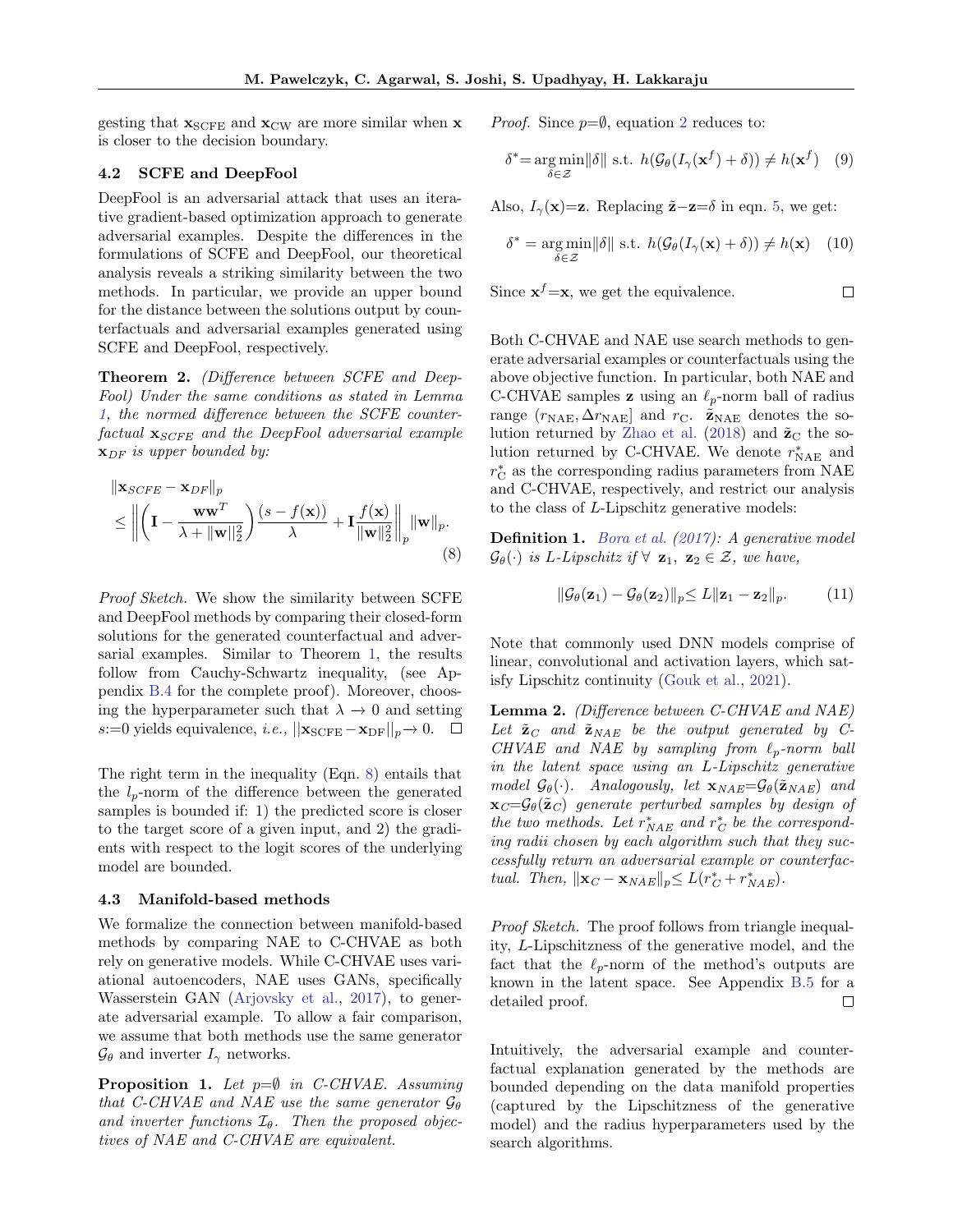### 4.4 On the Underlying Assumptions

The analyzed counterfactual explanation objectives in our analysis slightly differ from their original implementations. Hence, the following remarks are in place. First, the original objective stated by [Wachter et al.](#page-9-4) [\(2017\)](#page-9-4) includes the median absolute deviation (MAD) for each input as a normalization term for the regularizer. However, the regularizer is independent of  $\delta$ , and can therefore be incorporated into Lemma [1](#page-3-1) and Theorem [1.](#page-3-2) Second, our analysis focuses on objective functions from SCFE and C-CHVAE explanation methods which consider generic distance functions. Hence, to facilitate a fair comparison across all counterfactual explanation and adversarial example algorithms, we use  $\ell_2$ -norm in our analysis. Finally, immutability constraints can be readily incorporated. For instance, instead of taking the derivative of the SCFE objective function with respect to all available features, we take the derivative with respect to the mutable features only.

# <span id="page-5-0"></span>5 EXPERIMENTS

We now present the empirical analysis to demonstrate the similarities between counterfactual explanations and adversarial examples. More specifically, we verify the validity of our theoretical upper bounds using real-world datasets and determine the extent to which counterfactual explanations and adversarial examples similar to each other.

# 5.1 Experimental Setup

We first describe the synthetic and real-world datasets used to study the connections between counterfactual explanations and adversarial examples, and then we outline our experimental setup.

Synthetic Data. We generate 5000 samples from a mixture of Gaussians with pdfs  $\mathcal{N}(\mu_1=[1.0, 1.0], \Sigma_1=I)$ and  $\mathcal{N}(\mu_2=[-1.0,-1.0], \Sigma_2=\mathbf{I}).$ 

Real-world Data. We use three datasets in our experiments. 1) The UCI Adult dataset [\(Dua and](#page-8-16) [Graff,](#page-8-16) [2017\)](#page-8-16) consisting of 48842 individuals with demographic (e.g., age, race, and gender), education (degree), employment (occupation, hours-per-week), personal (marital status, relationship), and financial (capital gain/loss) features. The task is to predict whether an individual's income exceeds \$50K per year or not. 2) The COMPAS dataset [\(Mattu et al.,](#page-9-21) [2016\)](#page-9-21) comprising of 10000 individuals representing defendants released on bail. The task is to predict whether to release a defendant on bail or not using features, such as criminal history, jail, prison time, and defendant's demographics. 3) The German Credit dataset from the UCI repository [\(Dua and Graff,](#page-8-16) [2017\)](#page-8-16) consisting of demographic (age, gender), personal (marital status), and financial (income, credit duration) features from 1000 credit applications. The task is to predict whether an applicant qualifies for credit or not.

Methods. Following our analysis in Sec. [4,](#page-3-4) we compare the following pair of methods: i) SCFE [\(Wachter et al.,](#page-9-4) [2017\)](#page-9-4) vs. C&W [\(Carlini and Wagner,](#page-8-4) [2017\)](#page-8-4), ii) SCFE vs. DeepFool [\(Moosavi-Dezfooli et al.,](#page-9-10) [2016\)](#page-9-10), and iii) C-CHVAE [\(Pawelczyk et al.,](#page-9-7) [2020a\)](#page-9-7) vs. NAE [\(Zhao et al.,](#page-9-11) [2018\)](#page-9-11).

Prediction Models. For the synthetic dataset, we train a logistic regression model (LR) to learn the mixture component (samples and corresponding decision boundary shown in Fig. [1\)](#page-6-0), whereas for real-world datasets, we obtain adversarial examples and counterfactuals using LR and artificial neural network (ANN) models. See Appendix [C](#page-15-0) for more details.

Implementation Details For all real-world data, adversarial examples and counterfactuals are generated so as to flip the target prediction label from unfavorable  $(y=0)$  to favorable  $(y=1)$ . We use  $\ell_2$ -norm as the distance function in all our experiments. We partition the dataset into train-test splits where the training set is used to train the predictor models. Adversarial examples and counterfactuals are generated for the trained models using samples in the test splits. For counterfactual explanation methods applied to generate recourse, all features are assumed actionable for fair comparison with adversarial example generation methods. See Appendix [C](#page-15-0) for more implementation details.

# 5.2 Results

Validating our Theoretical Upper Bounds. We empirically validate the theoretical upper bounds obtained in Sec. [4.](#page-3-4) To this end, we first estimate the bounds for each instance in the test set according to Theorems [1](#page-3-2) and [2,](#page-4-3) and compare them with the empirical estimates of the  $\ell_2$ -norm differences (LHS of Theorems 1 and 2). We use the same procedure to validate the bounds from Lemma [3.](#page-12-1)

SCFE vs. C&W and DeepFool. In Fig. [2,](#page-6-1) we show the empirical evaluation of our theoretical bounds for all real-world datasets. For each dataset, we show four box-plots: empirical estimates (green) and theoretical upper bounds (blue) of the distance  $(\ell_2\text{-norm})$  between the resulting counterfactuals and adversarial examples for SCFE and C&W (labeled as SCFE vs. CW), and SCFE and DeepFool (labeled as SCFE vs. DF). Across all three datasets, we observe that no bounds were violated for both theorems. The gap between empirical and theoretical values is relatively small for German credit dataset as compared to COMPAS and Adult datasets. From Theorems [1](#page-3-2) and [2,](#page-4-3) we see that the bound strongly depends on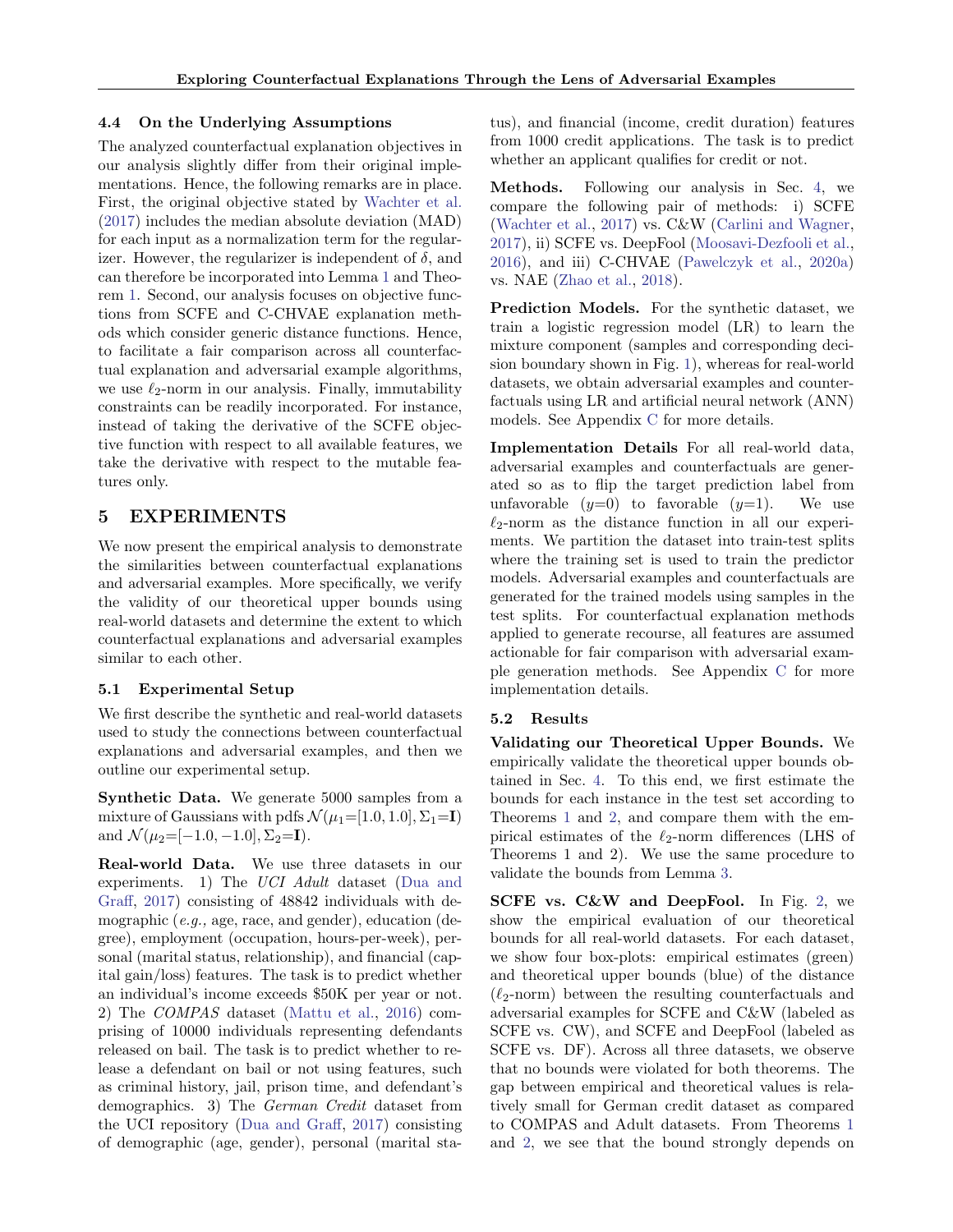<span id="page-6-0"></span>

Figure 1: Similarity comparison of adversarial example and counterfactual explanation methods. Based on synthetic data, we generate adversarial examples (in red) and counterfactual explanations (in green) for some randomly chosen test set points (in blue) using methods described in Sec. [3.](#page-2-1) (Left) Both SCFE (in green) and  $C\&W$  (in red) samples are close to each other, indicating strong similarity between these methods. (**Middle**) SCFE (in green) and DeepFool (in red) samples exactly coincide, indicating equivalence. (Right) C-CHVAE (in green) and NAE (in red) samples are closer if the blue factual points are closer to the boundary.

<span id="page-6-1"></span>

Figure 2: Verifying the theoretical bounds from Theorems [1](#page-3-2) and [2.](#page-4-3) The green boxplots correspond to the empirical norm differences between SCFE (i.e.,  $x_{\text{CE}}$ ) and CW or DF (i.e.,  $x_{AE}$ ). The blue boxplots show the distribution of upper bounds, which we evaluated by plugging in the necessary quantities (hyperparameters, gradients, logit values) into equations [7](#page-3-5) and [8.](#page-4-2) No bounds are violated. For ANNs, the upper bounds were computed using local linear model approximations.

the norm of the logit score gradient  $w=\nabla_x f(\mathbf{x}), e.g.,$ for Adult dataset these norms are relatively higher leading to less tight bounds.

C-CHVAE vs.NAE. In Fig. [3,](#page-6-2) we validate the bounds obtained in Lemma [3](#page-12-1) for all three datasets using an encoder-decoder framework. We observe that our upper bounds are tight, thus validating our theoretical analysis for comparing manifold-based counterfactual explanation (C-CHVAE) and adversarial example generation method (NAE).

Similarities between Counterfactuals and Ad-

<span id="page-6-2"></span>

Figure 3: Verifying the theoretical bounds from Lemma [2.](#page-4-4) The green boxplots correspond to the empirical norm differences between CCHVAE (i.e.,  $x_{\text{CE}}$ ) and NAE (i.e.,  $x_{AE}$ ). The blue boxplots show the distribution of upper bounds, which we evaluated by plugging in the corresponding quantities (hyperparameters, Lipschitz constant) into the upper bound from Lemma [2.](#page-4-4) The Lipschitz constant is computed based on decoders and encoders using Lemma 4. No bounds are violated.

versarial examples. Here, we qualitatively and quantitatively show the similarities between counterfactuals and adversarial examples using several datasets.

Analysis with Synthetic Data. In Fig. [1,](#page-6-0) we show the similarity between counterfactual explanations and adversarial examples generated for a classifier trained on a two-dimensional mixture of Gaussian datasets. Across all cases, we observe that most output samples generated by counterfactual explanation and adversarial example methods overlap. In particular, for samples near the decision boundary, the solutions tend to be more similar. These results confirm our theoretical bounds, which depend on the difference between the logit sample prediction  $f(\mathbf{x})$ and the target score s. If points are close to the decision boundary,  $f(\mathbf{x})$  is closer to s, suggesting that the resulting counterfactual and adversarial example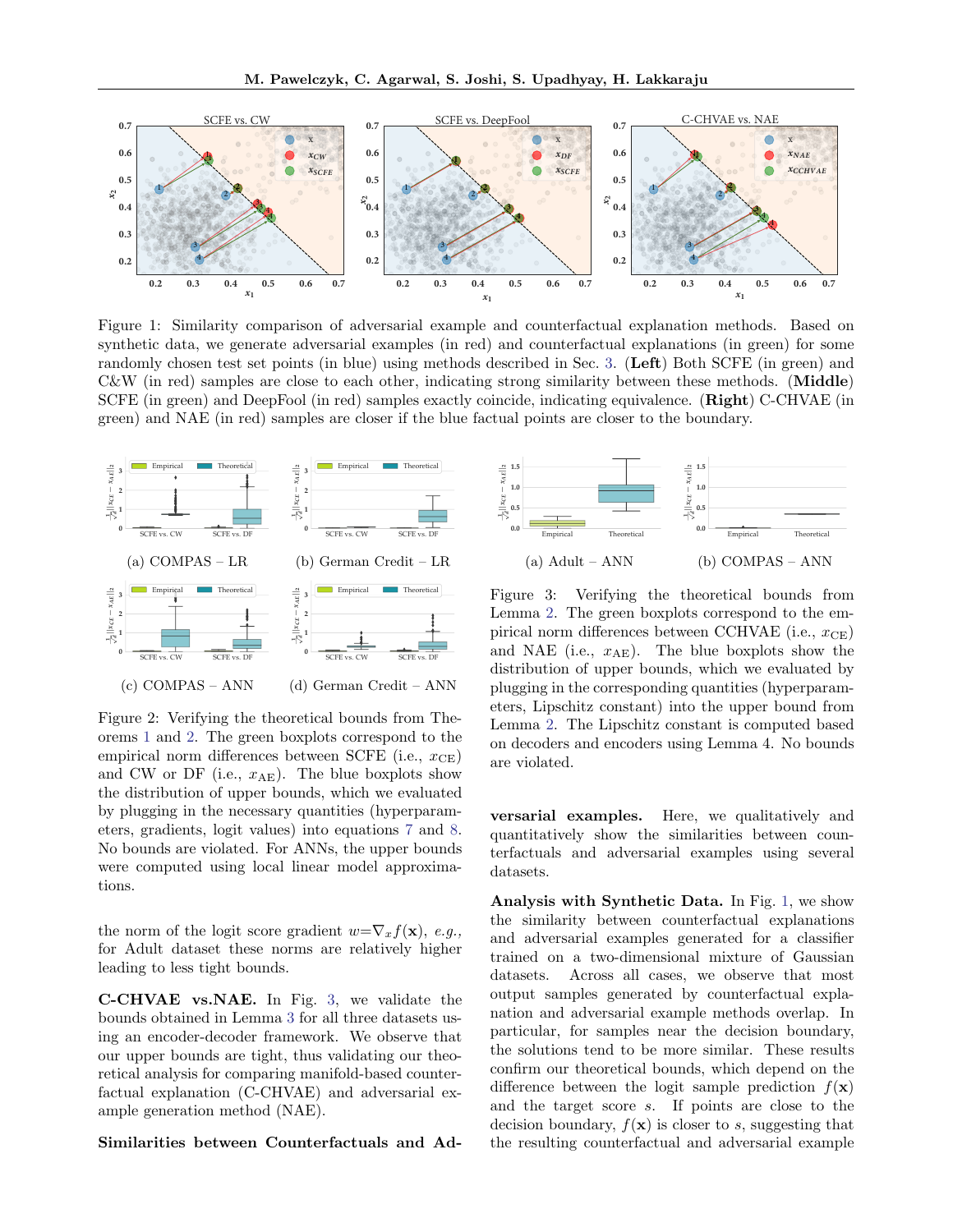<span id="page-7-1"></span>

Figure 4: Analyzing to what extent different counterfactual explanation methods and adversarial example generation methods are empirically equivalent for the logistic regression classifier. To do that, we compute  $d_{\text{match}}$  from Eqn. [12.](#page-7-0) Missing bars indicate that there was no match.

will be closer as implied by Theorems [1](#page-3-2) and [2.](#page-4-3)

Analysis with Real Data. For real-world datasets, we define two additional metrics beyond those studied in our theoretical analysis to gain a more granular understanding about the similarities of counterfactuals and adversarial examples. First, we introduce  $d_{\text{match}}$ which quantifies the similarity between counterfactuals  $(i.e., \mathbf{x}_{CE})$  and adversarial examples  $(i.e., \mathbf{x}_{AE})$ :

$$
d_{\text{match}} = \frac{1}{n} \sum_{i=1}^{n} \mathbb{I} \left[ \frac{1}{\sqrt{d}} ||\mathbf{x}_{\text{CE}}^{(i)} - \mathbf{x}_{\text{AE}}^{(i)}||_2 < \theta \right],\qquad(12)
$$

where  $n$  is the total number of instances used in the analysis and  $\theta \in \{0.02, 0.05, 0.1\}$  is a threshold determining when to consider counterfactual and adversarial examples as equivalent.  $d_{\text{match}}$  evaluates whether counterfactuals and adversarial examples are exactly the same with higher  $d_{\text{match}}$  implying higher similarity. Second, we complement  $d_{\text{match}}$  by Spearman rank  $\rho$  between  $\delta_{CE}$  and  $\delta_{AE}$ , which is a rank correlation coefficient measuring to what extent the perturbations' rankings agree, i.e., whether adversarial example generation methods and counterfactual explanation methods deem the same dimensions important in order to arrive at their final outputs. Here,  $\rho(\delta_{\text{CE}}, \delta_{\text{AE}})=1$  implies that the rankings are same, 0 suggests that the rankings are independent, and −1 indicates reversely ordered rankings.

In Fig. [4,](#page-7-1) we compare a given counterfactual explanation method to salient adversarial example generation methods (DeepFool, C&W, and NAE) using  $d_{\text{match}}$ . We show the results for Adult and COM-PAS datasets using LR models and relegate results for German Credit as well as neural network classifiers to Appendix [D.](#page-17-0) Our results in Fig. [4](#page-7-1) validate that the SCFE method is similar to DeepFool and C&W

(higher  $d_{\text{match}}$  for lower  $\theta$ ). Across all datasets, this result aligns and validates with the similarity analysis in Sec. [4.](#page-3-4) Similarly, manifold-based methods demonstrate higher  $d_{\text{match}}$  compared to non-manifold methods (right panels in Fig. [4\)](#page-7-1). Additionally, we show the results from the rank correlation analysis in Table [1](#page-8-17) and observe that the maximum rank correlations (between 0.90 and 1.00) are obtained for methods that belong to the same categories, suggesting that the considered counterfactuals and adversarial examples are close to being equivalent.

# 6 CONCLUSION

In this work, we formally analyzed the connections between state-of-the-art adversarial example generation methods and counterfactual explanation methods. To this end, we first highlighted salient counterfactual explanation and adversarial example methods in literature, and leveraged similarities in their objective functions, optimization algorithms and constraints utilized in these methods to theoretically analyze conditions for equivalence and bound the distance between the solutions output by counterfactual explanation and adversarial example generation methods. For locally linear models, we bound the distance between the solutions obtained by C&W and SCFE using loss functions preferred in the respective works. We obtained similar bounds for the solutions of DeepFool and SCFE. We also demonstrated equivalence between the manifoldbased methods of NAE and C-CHVAE and bounded the distance between their respective solutions. Finally, we empirically evaluated our theoretical findings on simulated and real-world data sets.

<span id="page-7-0"></span>By establishing theoretically and empirically that several popular counterfactual explanation algorithms are generating extremely similar solutions as those of well known adversarial example algorithms, our work raises fundamental questions about the design and development of existing counterfactual explanation algorithms. Do we really want counterfactual explanations to resemble adversarial examples, as our work suggests they do? How can a decision maker distinguish an adversarial attack from a counterfactual explanation? Does this imply that decision makers are tricking their own models by issuing counterfactual explanations? Can we do a better job of designing counterfactual explanations? Moreover, by establishing connections between popular counterfactual explanation and adversarial example algorithms, our work opens up the possibility of using insights from adversarial robustness literature to improve the design and development of counterfactual explanation algorithms.

We hope our formal analysis helps carve a path for more robust approaches to counterfactual explana-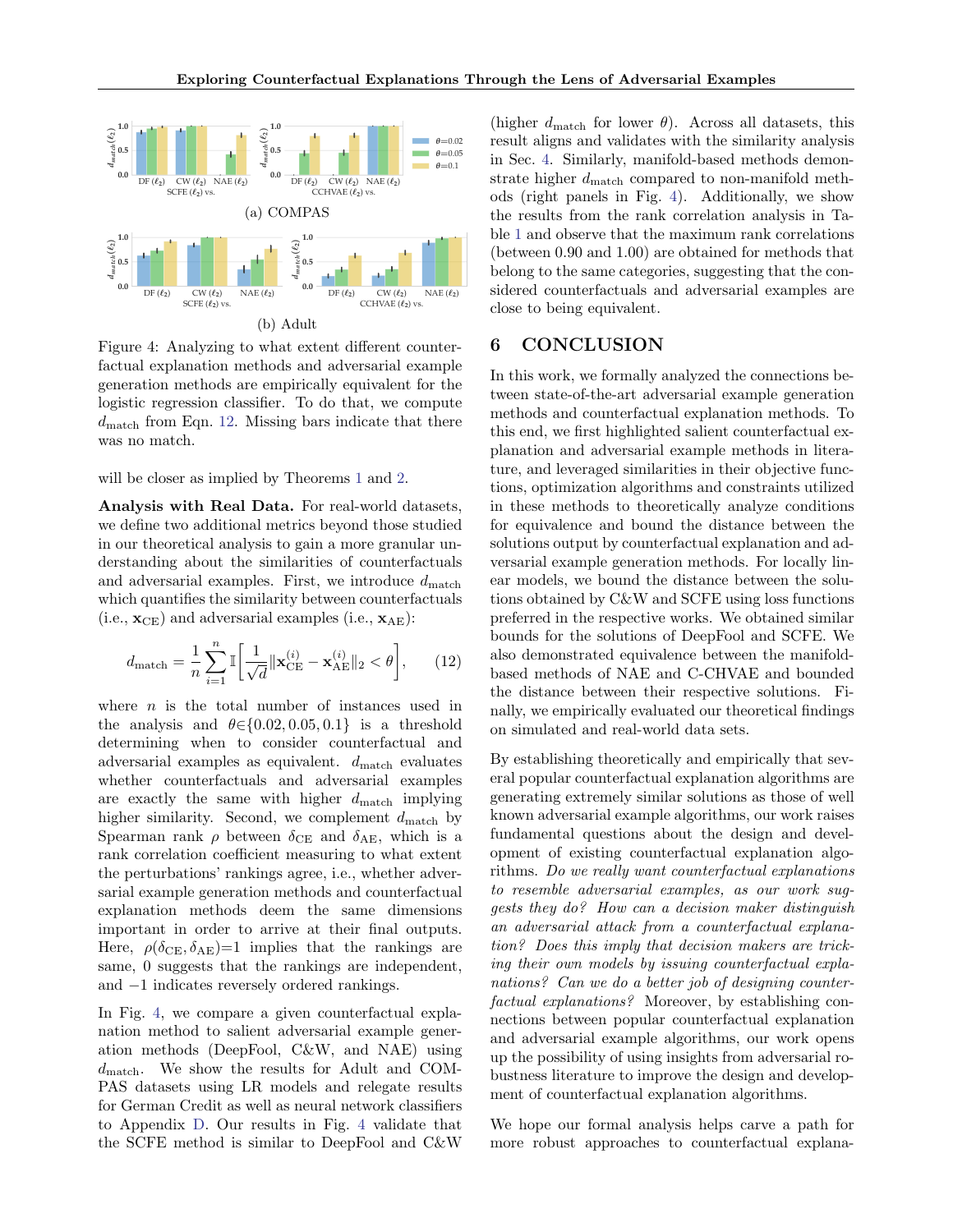<span id="page-8-17"></span>Table 1: Average Spearman rank correlation between counterfactual and adversarial perturbations. For every input x, we compute the corresponding adversarial perturbation  $\delta_{AE}$  and the counterfactual perturbation  $\delta_{CE}$ . We then compute Spearman's  $\rho(\delta_{AE}, \delta_{CE})$  and report their means (gradient-based: (g); manifold-based: (m)).

|        |                 | <b>COMPAS</b>   |                 |                 |                 | Adult           |                 |                 |  |
|--------|-----------------|-----------------|-----------------|-----------------|-----------------|-----------------|-----------------|-----------------|--|
|        |                 | LR.             | <b>ANN</b>      |                 | LR.             |                 | <b>ANN</b>      |                 |  |
| Model  | SCFE(g)         | $CCHVAE$ (m)    | SCFE(g)         | $CCHVAE$ (m)    | SCFE(g)         | $CCHVAE$ (m)    | SCFE(g)         | $CCHVAE$ (m)    |  |
| CW(g)  | $0.88 \pm 0.16$ | $0.67 \pm 0.30$ | $0.93 \pm 0.10$ | $0.67 \pm 0.22$ | $0.95\pm0.06$   | $0.86 \pm 0.10$ | $0.92 \pm 0.09$ | $0.70 \pm 0.16$ |  |
| DF(g)  | $0.91\pm0.12$   | $0.68 + 0.31$   | $0.97\pm0.03$   | $0.65 \pm 0.22$ | $0.92 + 0.06$   | $0.80 \pm 0.13$ | $0.93 + 0.08$   | $0.63 \pm 0.20$ |  |
| NAE(m) | $0.57 \pm 0.35$ | $0.94\pm0.08$   | $0.71 \pm 0.19$ | $1.00\pm0.00$   | $0.83 \pm 0.12$ | $0.90 + 0.10$   | $0.74 + 0.13$   | $0.98\pm0.02$   |  |

tions, a critical aspect for calibrating trust in ML. Improving our theoretical bounds using other strategies and deriving new theoretical bounds for other approaches is an interesting future direction.

### Acknowledgements

We would like to thank the anonymous reviewers for their insightful feedback. This work is supported in part by the NSF awards #IIS-2008461 and #IIS-2040989, and research awards from the Harvard Data Science Institute, Amazon, Bayer, and Google. HL would like to thank Mohan and Sujatha Lakkaraju, and Pracheer Gupta for all their inputs and support. The views expressed are those of the authors and do not reflect the official policy or position of the funding agencies.

### References

- <span id="page-8-8"></span>Akhtar, N. and Mian, A. (2018). Threat of adversarial attacks on deep learning in computer vision: A survey. Ieee Access, 6:14410–14430.
- <span id="page-8-13"></span>Arjovsky, M., Chintala, S., and Bottou, L. (2017). Wasserstein gan. arxiv 2017. arXiv preprint arXiv:1701.07875, 30.
- <span id="page-8-1"></span>Ballet, V., Renard, X., Aigrain, J., Laugel, T., Frossard, P., and Detyniecki, M. (2019). Imperceptible adversarial attacks on tabular data. arXiv preprint arXiv:1911.03274.
- <span id="page-8-0"></span>Barocas, S., Selbst, A. D., and Raghavan, M. (2020). The hidden assumptions behind counterfactual explanations and principal reasons. In Proceedings of the 2020 Conference on Fairness, Accountability, and Transparency, pages 80–89.
- <span id="page-8-18"></span>Biggio, B., Nelson, B., and Laskov, P. (2012). Poisoning attacks against support vector machines. In ICML.
- <span id="page-8-14"></span>Bora, A., Jalal, A., Price, E., and Dimakis, A. G. (2017). Compressed sensing using generative models. In International Conference on Machine Learn $ing,$  pages 537–546. PMLR.
- <span id="page-8-10"></span>Browne, K. and Swift, B. (2020). Semantics and explanation: why counterfactual explanations produce

adversarial examples in deep neural networks. arXiv preprint arXiv:2012.10076.

- <span id="page-8-4"></span>Carlini, N. and Wagner, D. (2017). Towards evaluating the robustness of neural networks. In 2017 ieee symposium on security and privacy (sp), pages 39–57. IEEE.
- <span id="page-8-2"></span>Cartella, F., Anunciacao, O., Funabiki, Y., Yamaguchi, D., Akishita, T., and Elshocht, O. (2021). Adversarial attacks for tabular data: Application to fraud detection and imbalanced data. arXiv preprint arXiv:2101.08030.
- <span id="page-8-7"></span>Cisse, M., Adi, Y., Neverova, N., and Keshet, J. (2017). Houdini: Fooling deep structured prediction models. arXiv preprint arXiv:1707.05373.
- <span id="page-8-16"></span>Dua, D. and Graff, C. (2017). UCI machine learning repository.
- <span id="page-8-5"></span>Freiesleben, T. (2020). Counterfactual explanations & adversarial examples–common grounds, essential differences, and potential transfers. arXiv preprint arXiv:2009.05487.
- <span id="page-8-12"></span>Garreau, D. and Luxburg, U. (2020). Explaining the explainer: A first theoretical analysis of lime. In International Conference on Artificial Intelligence and Statistics (AISTATS), pages 1287–1296. PMLR.
- <span id="page-8-3"></span>Goodfellow, I. J., Shlens, J., and Szegedy, C. (2014). Explaining and harnessing adversarial examples. arXiv preprint arXiv:1412.6572.
- <span id="page-8-15"></span>Gouk, H., Frank, E., Pfahringer, B., and Cree, M. J. (2021). Regularisation of neural networks by enforcing lipschitz continuity. Springer.
- <span id="page-8-11"></span>Hardt, M. and Ma, T. (2017). Identity matters in deep learning. In International Conference on Learning Representations (ICLR).
- <span id="page-8-6"></span>Joshi, S., Koyejo, O., Vijitbenjaronk, W., Kim, B., and Ghosh, J. (2019). Towards realistic individual recourse and actionable explanations in black-box decision making systems. arXiv preprint arXiv:1907.09615.
- <span id="page-8-9"></span>Karimi, A.-H., Barthe, G., Balle, B., and Valera, I. (2020a). Model-agnostic counterfactual explanations for consequential decisions. In International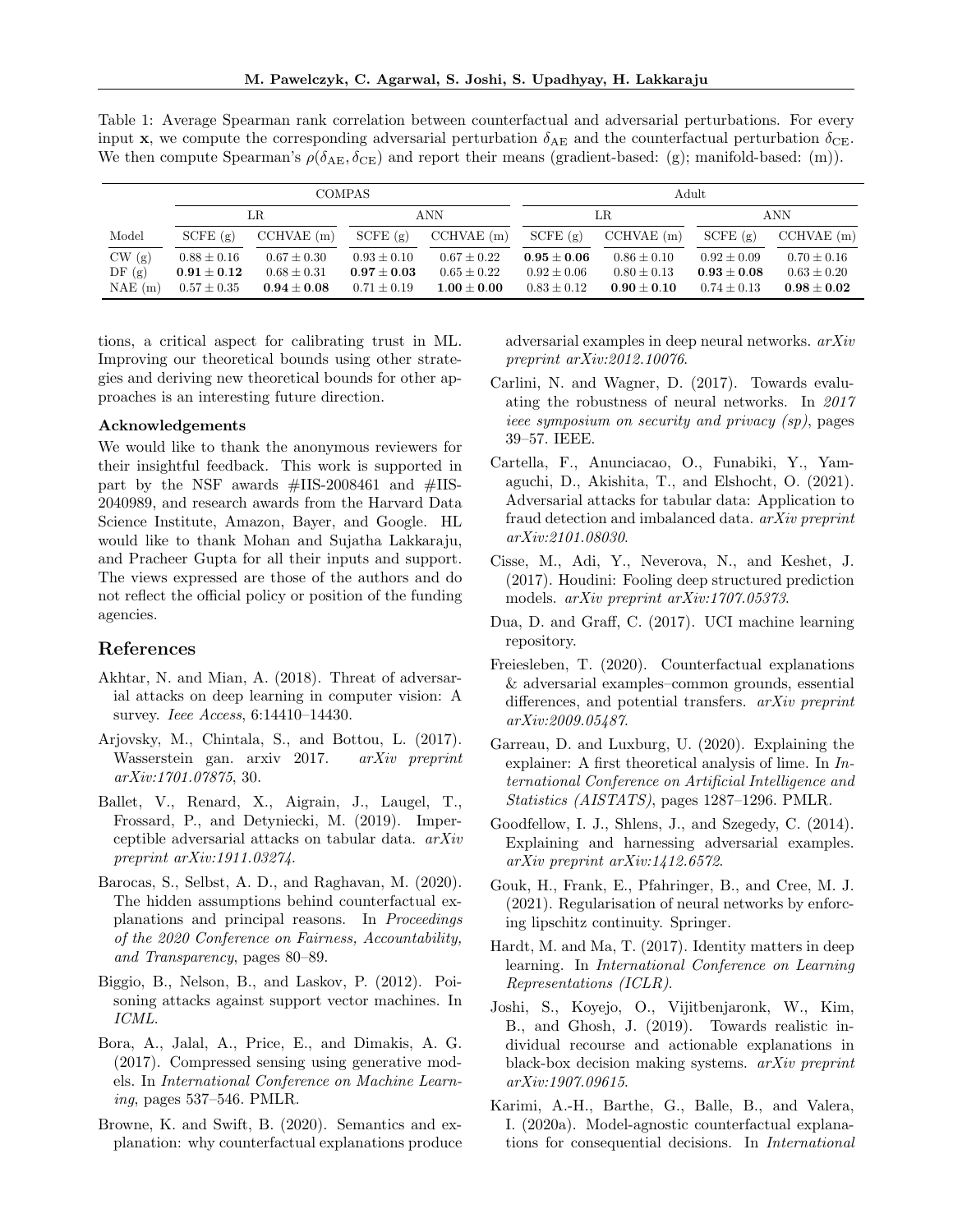Conference on Artificial Intelligence and Statistics  $(AISTATS)$ , pages 895–905. PMLR.

- <span id="page-9-15"></span>Karimi, A.-H., Barthe, G., Schölkopf, B., and Valera, I. (2020b). A survey of algorithmic recourse: definitions, formulations, solutions, and prospects. arXiv preprint arXiv:2010.04050.
- <span id="page-9-17"></span>Karimi, A.-H., Schölkopf, B., and Valera, I. (2021). Algorithmic recourse: from counterfactual explanations to interventions. In Proceedings of the 2021 ACM Conference on Fairness, Accountability, and Transparency ( $FAccT$ ), pages 353–362.
- <span id="page-9-8"></span>Karimi, A.-H., von Kügelgen, J., Schölkopf, B., and Valera, I. (2020c). Algorithmic recourse under imperfect causal knowledge: a probabilistic approach. arXiv preprint arXiv:2006.06831.
- <span id="page-9-23"></span>Kingma, D. P. and Ba, J. (2014). Adam: A method for stochastic optimization. arXiv preprint arXiv:1412.6980.
- <span id="page-9-13"></span>Kurakin, A., Goodfellow, I., Bengio, S., et al. (2016). Adversarial examples in the physical world.
- <span id="page-9-2"></span>Lundberg, S. and Lee, S.-I. (2017). A unified approach to interpreting model predictions. arXiv preprint arXiv:1705.07874.
- <span id="page-9-21"></span>Mattu, S., Kirchner, L., and Angwin, J. (2016). How we analyzed the compas recidivism algorithm. ProPublica.
- <span id="page-9-10"></span>Moosavi-Dezfooli, S.-M., Fawzi, A., and Frossard, P. (2016). Deepfool: a simple and accurate method to fool deep neural networks. In Proceedings of the IEEE conference on computer vision and pattern recognition, pages 2574–2582.
- <span id="page-9-24"></span>Pawelczyk, M., Bielawski, S., van den Heuvel, J., Richter, T., and Kasneci, G. (2021). Carla: A python library to benchmark algorithmic recourse and counterfactual explanation algorithms. arXiv preprint arXiv:2108.00783.
- <span id="page-9-7"></span>Pawelczyk, M., Broelemann, K., and Kasneci, G. (2020a). Learning model-agnostic counterfactual explanations for tabular data. In Proceedings of The Web Conference 2020, pages 3126–3132.
- <span id="page-9-12"></span>Pawelczyk, M., Broelemann, K., and Kasneci, G. (2020b). On counterfactual explanations under predictive multiplicity. In *Proceedings of the 36th* Conference on Uncertainty in Artificial Intelligence  $(UAI)$ , volume 124.
- <span id="page-9-18"></span>Rawal, K. and Lakkaraju, H. (2020). Interpretable and interactive summaries ofactionable recourses. arXiv preprint arXiv:2009.07165.
- <span id="page-9-1"></span>Ribeiro, M. T., Singh, S., and Guestrin, C. (2016). " why should i trust you?" explaining the predictions of any classifier. In Proceedings of the 22nd

ACM SIGKDD international conference on knowledge discovery and data mining, pages 1135–1144.

- <span id="page-9-20"></span>Rosenfeld, E., Winston, E., Ravikumar, P., and Kolter, Z. (2020). Certified robustness to labelflipping attacks via randomized smoothing. In International Conference on Machine Learning, pages 8230–8241. PMLR.
- <span id="page-9-19"></span>Shafahi, A., Huang, W. R., Najibi, M., Suciu, O., Studer, C., Dumitras, T., and Goldstein, T. (2018). Poison frogs! targeted clean-label poisoning attacks on neural networks. In NeurIPS.
- <span id="page-9-0"></span>Simonyan, K., Vedaldi, A., and Zisserman, A. (2013). Deep inside convolutional networks: Visualising image classification models and saliency maps. arXiv preprint arXiv:1312.6034.
- <span id="page-9-3"></span>Sundararajan, M., Taly, A., and Yan, Q. (2017). Axiomatic attribution for deep networks. In *Inter*national Conference on Machine Learning (ICML), pages 3319–3328. PMLR.
- <span id="page-9-9"></span>Szegedy, C., Zaremba, W., Sutskever, I., Bruna, J., Erhan, D., Goodfellow, I., and Fergus, R. (2013). Intriguing properties of neural networks. arXiv preprint arXiv:1312.6199.
- <span id="page-9-22"></span>Tavallali, P., Behzadan, V., Tavallali, P., and Singhal, M. (2021). Adversarial poisoning attacks and defense for general multi-class models based on synthetic reduced nearest neighbors. arXiv.
- <span id="page-9-5"></span>Ustun, B., Spangher, A., and Liu, Y. (2019). Actionable recourse in linear classification. Proceedings of the Conference on Fairness, Accountability, and Transparency.
- <span id="page-9-14"></span>Van Looveren, A. and Klaise, J. (2019). Interpretable counterfactual explanations guided by prototypes. arXiv preprint arXiv:1907.02584.
- <span id="page-9-6"></span>Venkatasubramanian, S. and Alfano, M. (2020). The philosophical basis of algorithmic recourse. In Proceedings of the 2020 Conference on Fairness, Accountability, and Transparency  $(FAT^*)$ , pages 284– 293.
- <span id="page-9-16"></span>Verma, S., Dickerson, J., and Hines, K. (2020). Counterfactual explanations for machine learning: A review. arXiv preprint arXiv:2010.10596.
- <span id="page-9-4"></span>Wachter, S., Mittelstadt, B., and Russell, C. (2017). Counterfactual explanations without opening the black box: Automated decisions and the gdpr. In Harvard Journal & Technology.
- <span id="page-9-11"></span>Zhao, Z., Dua, D., and Singh, S. (2018). Generating natural adversarial examples. In International Conference on Learning Representations (ICLR).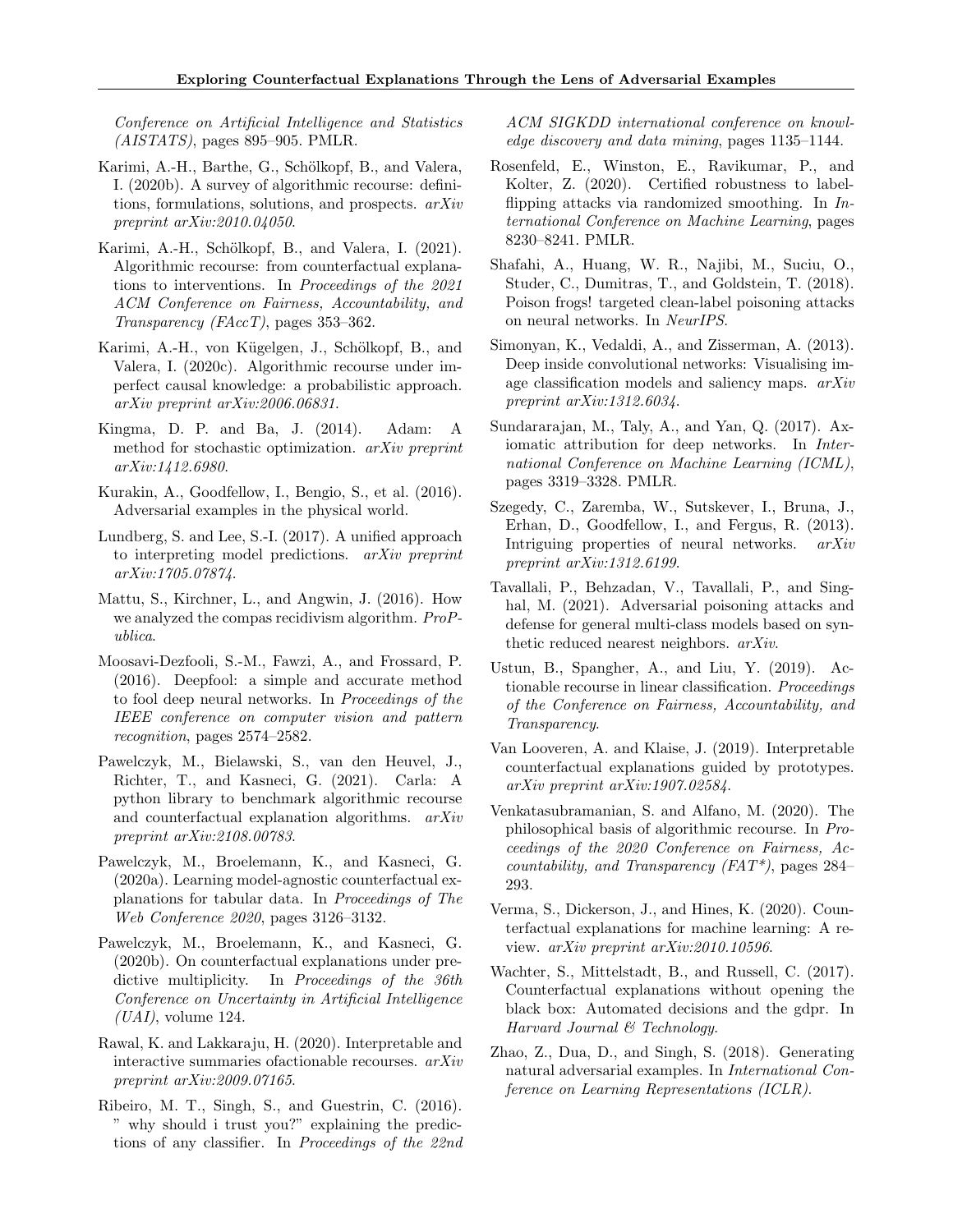# Supplementary Material: Exploring Counterfactual Explanations Through the Lens of Adversarial Examples: A Theoretical and Empirical Analysis

# APPENDIX SUMMARY

Section [A](#page-10-0) provides a categorization of counterfactual explanation and adversarial example methods. In Section [B,](#page-11-1) we provide detailed proofs for Lemmas [1](#page-3-1) and [3,](#page-12-1) and Theorems [1](#page-3-2) and [2.](#page-4-3) In Section [C,](#page-15-0) we provide implementation details for all models used in our experiments including (i) the supervised learning models, (ii) the counterfactual explanation and adversarial example methods, and the (iii) generative models required to run the manifold-based methods. Finally, in Section [D,](#page-17-0) we present the remaining experiments we referred to in the main text.

# <span id="page-10-0"></span>A TAXONOMY OF COUNTERFACTUAL AND ADVERSARIAL EXAMPLE **METHODS**

In order to choose methods to compare across counterfactual explanation methods and adversarial example generation methods, we surveyed existing literature. We use a taxonomy to categorize each subset of methods based on various factors. The main characteristics we use are based on type of method, based on widely accepted terminology and specific implementation details. In particular, we distinguish between i) constraints imposed for generating adversarial examples or counterfactual explanations, ii) algorithms used for generating them. For the class of adversarial example generation methods, we further distinguish between *poisoning attacks* and evasion attacks and note that evasion attacks are most closely related to counterfactual explanation methods. The taxonomy for counterfactual explanation methods is provided in Table [2](#page-10-1) and that for adversarial example generation methods is provided in Table [3.](#page-11-2)

The main algorithm types used for counterfactual explanation methods are search-based, gradient-based and one method that uses integer programming [\(Ustun et al.,](#page-9-5) [2019\)](#page-9-5). The main constraints considered are actionability i.e., only certain features are allowed to change, and counterfactual explanations are encouraged to be realistic using either causal and/or manifold constraints. Similarly, for adversarial example generation methods primarily, Greedy search-based and gradient-based methods are most common. Manifold constraints are also imposed in a few cases where the goal is to generate adversaries close to the data-distribution. Based on this taxonomy, we select the appropriate pairs of counterfactual explanation method and adversarial example generation method to compare to each other for theoretical analysis. This leads us to compare gradient-based methods SCFE and C&W attack, SCFE and DeepFool and finally, manifold-based methods C-CHVAE and NAE with their search-based algorithms.

<span id="page-10-1"></span>

| Algorithm           | Constraints                                              | Method                                                                  |
|---------------------|----------------------------------------------------------|-------------------------------------------------------------------------|
| Search-based        | Causal, Actionability<br>Manifold, Actionability         | <b>MINT</b> (Karimi et al., 2020c)<br>C-CHVAE (Pawelczyk et al., 2020a) |
| Gradient-based      | Actionability<br>Manifold, Actionability                 | CFE, SCFE Wachter et al. (2017)<br><b>REVISE</b> (Joshi et al., 2019)   |
| Integer-programming | Actionability/Linear black-box $AR$ (Ustun et al., 2019) |                                                                         |

Table 2: Taxonomy of counterfactual explanation methods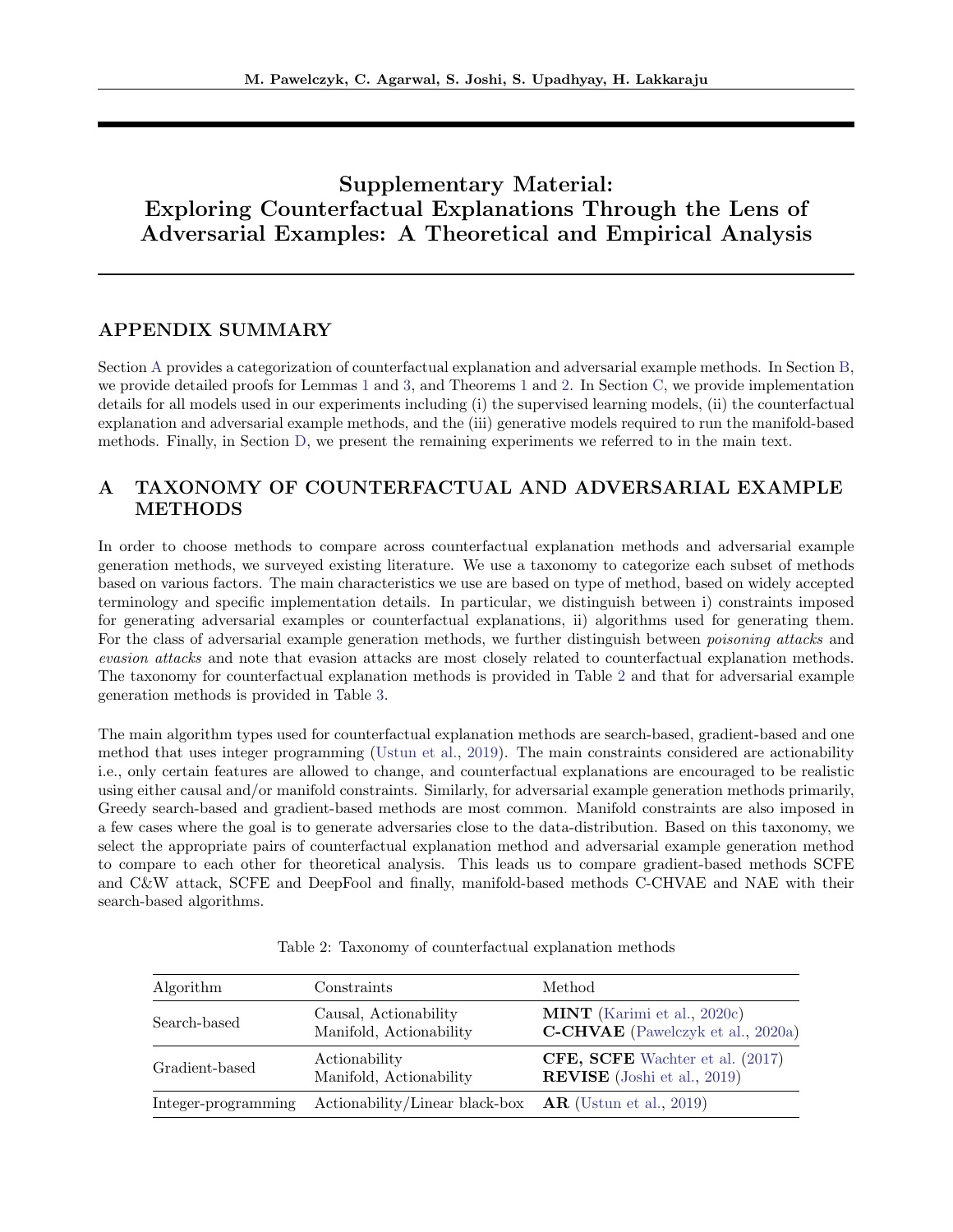<span id="page-11-2"></span>

|                             | Algorithm                       | Constraints             | Method                                                                                                                                 |
|-----------------------------|---------------------------------|-------------------------|----------------------------------------------------------------------------------------------------------------------------------------|
| Poisoning<br><b>Attacks</b> | Greedy Search<br>Gradient-based | Manifold<br>Data-domain | Adv. Data Poisoning (Tavallali et al., 2021)<br><b>SVM-attack</b> (Biggio et al., 2012)<br><b>One-Shot Kill</b> (Shafahi et al., 2018) |
| Evasion<br><b>Attacks</b>   | Search-based<br>Gradient-based  | Manifold<br>Data-domain | $NAE$ (Zhao et al., 2018)<br>DeepFool (Moosavi-Dezfooli et al., 2016)<br>C&W Attack (Carlini and Wagner, 2017)                         |

Table 3: Taxonomy of adversarial example generation methods

# <span id="page-11-1"></span><span id="page-11-0"></span>B PROOFS OF SECTION [4](#page-3-4)

### B.1 Proof of Lemma [1](#page-3-1)

**Lemma [1.](#page-3-1)** For a linear score function  $f(x) = \mathbf{w}^\top \mathbf{x} + b$ , the **SCFE** counterfactual for  $\mathbf{x}$  on f is  $\mathbf{x}' = \mathbf{x} + \delta^*$ where

$$
\delta^* = (\mathbf{w}\mathbf{w}^{\mathbf{T}} + \lambda \mathbf{I})^{-1} (s - \mathbf{w}^T \mathbf{x} - b) \mathbf{w}.
$$

*Proof.* Reformulating Equation [1](#page-2-2) using  $l_2$ -norm as the distance metric, we get:

$$
\min_{\mathbf{x}'}(\mathbf{w}^T\mathbf{x}' + b - s)^2 + \lambda ||\mathbf{x}' - \mathbf{x}||_2^2.
$$

We can convert this minimization objective into finding the minimum perturbation  $\delta$  by substituting  $\mathbf{x}' = \mathbf{x} + \delta$ , i.e.,

$$
\min_{\delta} (\mathbf{w}^T \mathbf{x} + \mathbf{w}^T \delta + b - s)^2 + \lambda ||\mathbf{x}' - \mathbf{x}||_2^2.
$$
 (13)

Using  $s - \mathbf{w}^T \mathbf{x} - b = m$  as a dummy variable and  $\mathbf{x}' - \mathbf{x} = \delta$ , we get:

$$
\min_{\delta} (\mathbf{w}^{T} \delta - m)^{2} + \lambda ||\delta||_{2}^{2}
$$
\n
$$
\min_{\delta} (\mathbf{w}^{T} \delta - m)^{T} (\mathbf{w}^{T} \delta - m) + \lambda \delta^{T} \delta
$$
\n
$$
\min_{\delta} (\delta^{T} \mathbf{w} - m)(\mathbf{w}^{T} \delta - m) + \lambda \delta^{T} \delta
$$
\n
$$
\min_{\delta} \delta^{T} \mathbf{w} \mathbf{w}^{T} \delta - 2m \delta^{T} \mathbf{w} + m^{2} + \lambda \delta^{T} \delta
$$
\n
$$
\min_{\delta} \delta^{T} (\mathbf{w} \mathbf{w}^{T} + \lambda \mathbf{I}) \delta - 2m \delta^{T} \mathbf{w} + m^{2}
$$
\n
$$
\min_{\delta} \delta^{T} \mathbf{M} \delta - 2m \mathbf{w}^{T} \delta + m^{2}
$$
\n
$$
\min_{\delta} \delta^{T} \mathbf{M} \delta - 2\eta^{T} \delta + m^{2}
$$
\n
$$
\min_{\delta} \delta^{T} \mathbf{M} \delta - 2\eta^{T} \delta + \eta^{2}
$$
\n
$$
\min_{\delta} \delta^{T} \mathbf{M} \delta - 2\eta^{T} \delta + \eta^{T} \mathbf{M}^{-1} \eta - \eta^{T} \mathbf{M}^{-1} \eta + m^{2}
$$
\n
$$
\min_{\delta} (\delta - \mathbf{M}^{-1} \eta)^{T} \mathbf{M} (\delta - \mathbf{M}^{-1} \eta) - \eta^{T} \mathbf{M}^{-1} \eta + m^{2}
$$

The closed form solution is given by,

<span id="page-11-3"></span> $\delta^* = \mathbf{M}^{-1}$  $\eta,$  (14)

where  $M = \mathbf{w}\mathbf{w}^T + \lambda \mathbf{I}$ .

The expression in equation [14](#page-11-3) can further be simplified:

$$
\delta^* = \frac{m}{\lambda} \left( \mathbf{I} - \frac{\mathbf{w}\mathbf{w}^T}{\lambda + \|\mathbf{w}\|_2^2} \right) \mathbf{w}
$$
 (Sherman-Morrison Formula)  
\n
$$
= \frac{m}{\lambda} \left( \mathbf{I}\mathbf{w} - \mathbf{w} \frac{\|\mathbf{w}\|_2^2}{\lambda + \|\mathbf{w}\|_2^2} \right)
$$
\n
$$
= \frac{m}{\lambda} \cdot \frac{\lambda}{\lambda + \|\mathbf{w}\|_2^2} \cdot \mathbf{w} = \frac{m}{\lambda + \|\mathbf{w}\|_2^2} \cdot \mathbf{w},
$$
\n(15)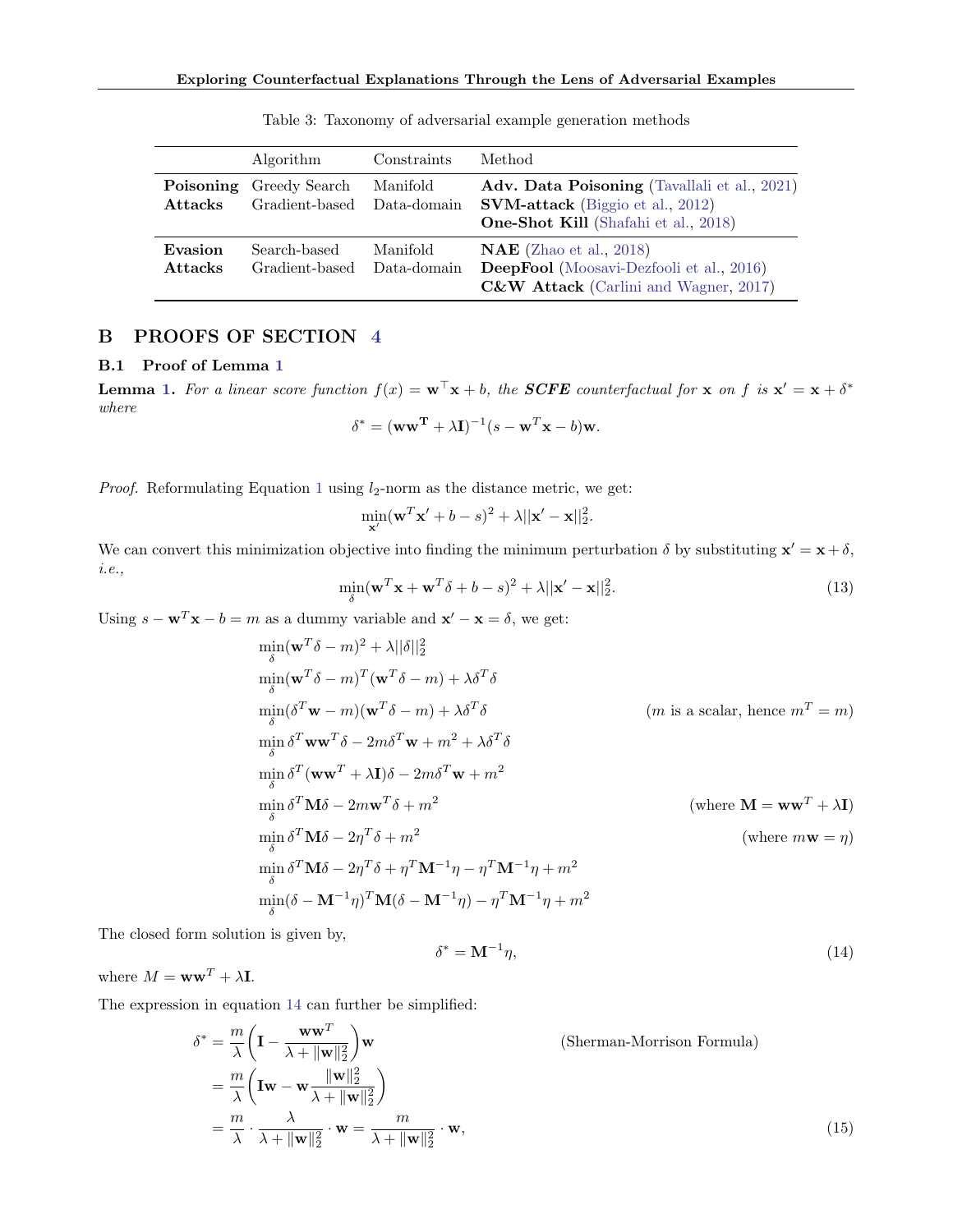where  $m := s - \mathbf{w}^T \mathbf{x} - b$ . Finally, we note that as  $\lambda \to 0$ , we have:

$$
\delta^{**} = \frac{m}{\|\mathbf{w}\|_2^2} \cdot \mathbf{w}.\tag{16}
$$

 $\Box$ 

### B.2 Proof of Lemma [3](#page-12-1)

.

.

<span id="page-12-1"></span>**Lemma 3.** For a binary classifier  $h(x) = g(f(x))$  such that  $f(x) = \mathbf{w}^\top x + b$ ,  $g(x) = \sigma(x)$ , and  $h(x)$  is the probability that  $x$  is in the class  $y = 1$ ,

$$
\ell^*(\mathbf{x}) = \max(0, -2(\mathbf{w}^\top \mathbf{x} + b))
$$

*Proof.* Given our formulation of  $h(\mathbf{x})$ ,  $f(\mathbf{x})$  is the score corresponding to class  $y = 1$ . By the definition of  $\sigma(\mathbf{x})$ ,

$$
f(\mathbf{x}) = \ln \frac{h(\mathbf{x})}{1 - h(\mathbf{x})} = \ln h(\mathbf{x}) - \ln (1 - h(\mathbf{x}))
$$

Then the score corresponding to the class  $y = 0$  is

$$
\ln \frac{1 - h(\mathbf{x})}{1 - (1 - h(\mathbf{x}))} = \ln \frac{1 - h(\mathbf{x})}{h(\mathbf{x})} = \ln (1 - h(\mathbf{x})) - \ln h(\mathbf{x}) = -f(\mathbf{x})
$$

Substituting back into definition of  $\ell^*(\mathbf{x})$ ,

$$
\ell^*(\mathbf{x}) = \max(0, \max_i(f(\mathbf{x})_i) - f(\mathbf{x})_y)
$$
  
= 
$$
\max(0, (-f(\mathbf{x}) - f(\mathbf{x}))
$$
  
= 
$$
\max(0, (-2f(\mathbf{x}))
$$
  
= 
$$
\max(0, -2(\mathbf{w}^\top \mathbf{x} + b)).
$$

#### <span id="page-12-0"></span>B.3 Proof of Theorem [1](#page-3-2)

**Theorem [1.](#page-3-2)** For a linear classifier  $h(\mathbf{x}) = g(f(\mathbf{x}))$  such that  $f(\mathbf{x}) = \mathbf{w}^T \mathbf{x} + b$ , the difference between the **SCFE** counterfactual example  $\mathbf{x}_{SCFE}$  and the CUW adversarial example  $\mathbf{x}_{CW}$  using the recommended loss function  $\ell^*(\cdot) = \max(0, \max_i (f(\mathbf{x})_i) - f(\mathbf{x})_y)$  is given by:

$$
\|\mathbf{x}_{SCFE} - \mathbf{x}_{CW}\|_p \le \left\| \frac{1}{\lambda} \left( \mathbf{I} - \frac{\mathbf{w}\mathbf{w}^T}{\lambda + \mathbf{w}^T \mathbf{w}} \right) (s - f(\mathbf{x})) - c \mathbf{I} \right\|_p \|\mathbf{w}\|_p
$$

*Proof.* Consider a binary classifier  $h(\mathbf{x}) = g(f(\mathbf{x}))$  such that  $f(\mathbf{x}) = \mathbf{w}^\top \mathbf{x} + b$ ,  $g(\mathbf{x}) = \sigma(\mathbf{x})$ , and  $h(\mathbf{x})$  is the probability that x is in the class  $y = 1$ . Then by Lemma [3](#page-12-1) and using  $\ell_2$ -nrom as the distance metric, we can write the C&W Attack objective as

$$
\arg\min_{\mathbf{x}'} c \max(0, -2(\mathbf{w}^\top \mathbf{x}' + b)) + ||\mathbf{x} - \mathbf{x}'||_2^2
$$

We can convert this minimization objective into finding the minimum perturbation  $\delta$  by substituting  $\mathbf{x}' = \mathbf{x} + \delta$ ,

$$
\arg\min_{\delta} c \max(0, -2(\mathbf{w}^\top \mathbf{x} + \mathbf{w}^\top \delta + b)) + ||\delta||_2^2
$$

The subgradients of this objective are

$$
\begin{cases} 2\delta & \text{when } -2(\mathbf{w}^\top \mathbf{x} + \mathbf{w}^\top \delta + b) < 0 \\ -2c\mathbf{w} + 2\delta & \text{otherwise} \end{cases}
$$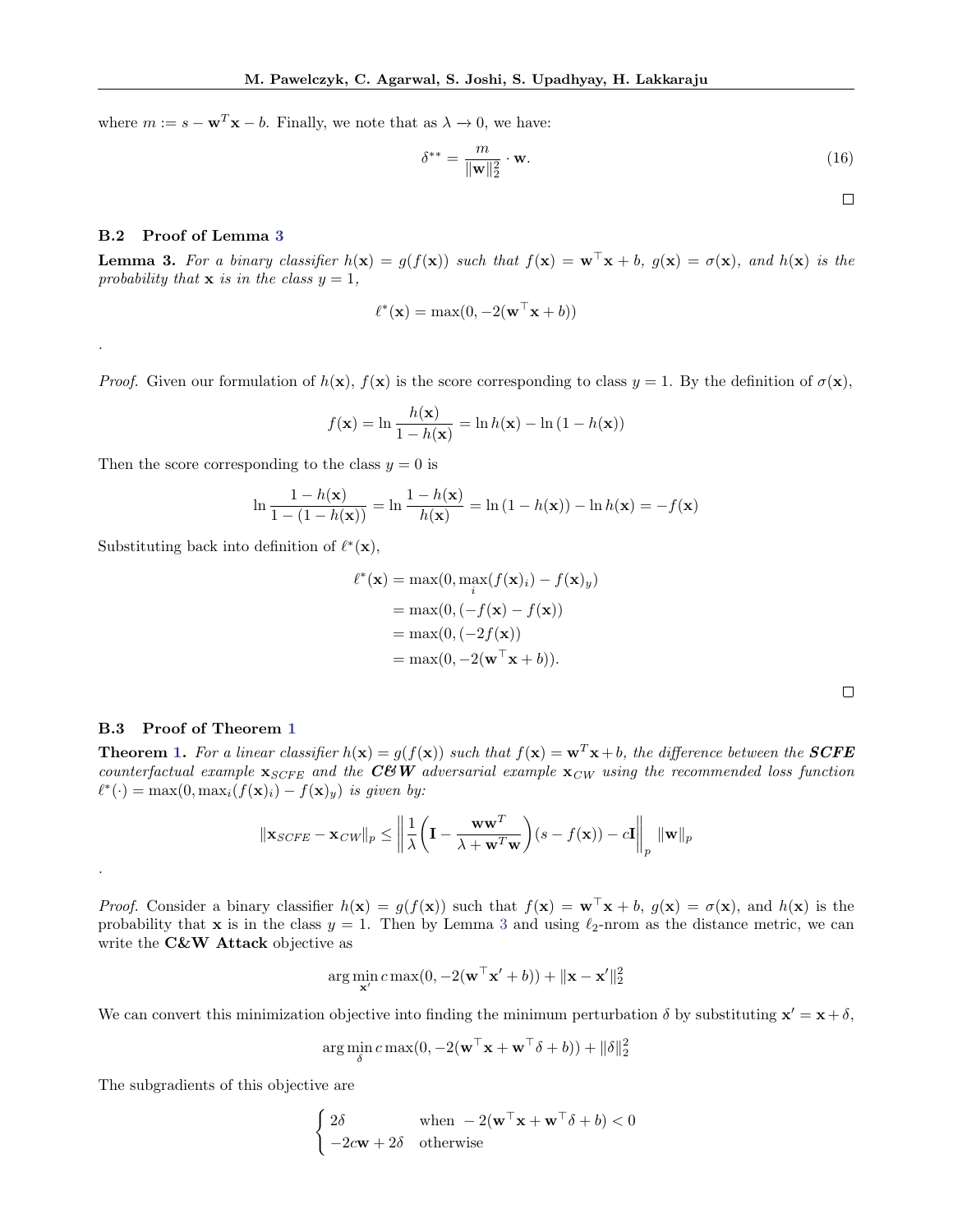By Lemma [3,](#page-12-1)  $-2(\mathbf{w}^\top \mathbf{x} + \mathbf{w}^\top \delta + b) = -f(\mathbf{x}) - f(\mathbf{x}) < 0$ . This implies that  $f(\mathbf{x}) > -f(\mathbf{x})$ , i.e that the score for class  $y = 1$  is greater than the score for  $y = 0$ . As this indicates an adversarial example has already been found, we focus on minimizing the other subgradient. Setting this subgradient equal to 0,

$$
0 = -2c\mathbf{w} + 2\delta
$$

$$
\delta = c\mathbf{w}
$$

Thus the minimum perturbation to generate and adversarial example using the  $C\&W$  Attack is

$$
\delta_{\rm CW}^* = c \mathbf{w}
$$

Now, taking the difference between the minimum perturbation to generate a SCFE counterfactual (Lemma [1\)](#page-3-1) and DeepFool (equation [18\)](#page-14-1), we get:

$$
\delta_{\text{SCFE}}^* - \delta_{\text{CW}}^* = (\mathbf{w}\mathbf{w}^T + \lambda \mathbf{I})^{-1} (s - \mathbf{w}^T \mathbf{x} - b) \mathbf{w} - c \mathbf{w}
$$
  
\n
$$
= ((\mathbf{w}\mathbf{w}^T + \lambda \mathbf{I})^{-1} (s - f(\mathbf{x})) - c \mathbf{I}) \mathbf{w}
$$
  
\n
$$
= \left(\frac{1}{\lambda} \left(\mathbf{I} - \frac{\mathbf{w}\mathbf{w}^T}{\lambda + \mathbf{w}^T \mathbf{w}}\right) (s - f(\mathbf{x})) - c \mathbf{I}\right) \mathbf{w}
$$
 (Using Sherman-Morrison formula)

Taking the  $l_p$ -norm on both sides, we get:

$$
\|\delta_{\text{SCFE}}^* - \delta_{\text{CW}}^*\|_p = \left\| \left( \frac{1}{\lambda} \left( \mathbf{I} - \frac{\mathbf{w}\mathbf{w}^T}{\lambda + \mathbf{w}^T \mathbf{w}} \right) (s - f(\mathbf{x})) - c\mathbf{I} \right) \mathbf{w} \right\|_p
$$
  
\n
$$
\leq \left\| \frac{1}{\lambda} \left( \mathbf{I} - \frac{\mathbf{w}\mathbf{w}^T}{\lambda + \mathbf{w}^T \mathbf{w}} \right) (s - f(\mathbf{x})) - c\mathbf{I} \right\|_p \|\mathbf{w}\|_p \qquad \text{(Using Cauchy-Schwartz)}
$$

Adding and subtracting the input instance  $x$  in the left term, we get:

$$
\|\mathbf{x} + \delta_{\text{SCFE}}^* - (\mathbf{x} + \delta_{\text{CW}}^*)\|_p \le \left\|\frac{1}{\lambda} \left(\mathbf{I} - \frac{\mathbf{w}\mathbf{w}^T}{\lambda + \mathbf{w}^T\mathbf{w}}\right)(s - f(\mathbf{x})) - c\mathbf{I}\right\|_p \|\mathbf{w}\|_p
$$

$$
\|\mathbf{x}_{\text{SCFE}} - \mathbf{x}_{\text{CW}}\|_p \le \left\|\frac{1}{\lambda} \left(\mathbf{I} - \frac{\mathbf{w}\mathbf{w}^T}{\lambda + \mathbf{w}^T\mathbf{w}}\right)(s - f(\mathbf{x})) - c\mathbf{I}\right\|_p \|\mathbf{w}\|_p,
$$

where the final equation gives an upper bound on the difference between the **SCFE** counterfactual and the C&W adversarial example.

Furthermore, we ask under which conditions the normed difference becomes 0. We start with:

$$
\delta_{\rm SCFE}^* - \delta_{\rm CW}^* = \frac{m}{\lambda + \|\mathbf{w}\|_2^2} \cdot \mathbf{w} - c \cdot \mathbf{w}
$$

Taking the  $l_p$ -norm on both sides, we get:

$$
\|\delta_{\text{SCFE}}^* - \delta_{\text{CW}}^*\|_p = \left|\frac{m}{\lambda + \|\mathbf{w}\|_2^2} - c\right| \cdot \|\mathbf{w}\|_p
$$

If we were to choose  $\lambda \to 0$  we would get:

$$
\|\delta_{\rm SCFE}^{**} - \delta_{\rm CW}^*\|_p = \left|\frac{m - c \cdot \|\mathbf{w}\|_2^2}{\|\mathbf{w}\|_2^2}\right| \cdot \|\mathbf{w}\|_p,
$$

where equality holds when the hyperparameter is chosen so that  $c := \frac{m}{\|\mathbf{w}\|_2^2}$ .

### <span id="page-13-0"></span>B.4 Proof of Theorem [2](#page-4-3)

**Theorem [2.](#page-4-3)** For a linear classifier  $h(x) = g(f(x))$  such that  $f(x) = \mathbf{w}^T\mathbf{x} + b$ , the difference between the counterfactual example  $\mathbf{x}_{SCFE}$  generated by [Wachter et al.](#page-9-4) [\(2017\)](#page-9-4) and the adversarial example  $\mathbf{x}_{DF}$  generated by [Moosavi-Dezfooli et al.](#page-9-10) [\(2016\)](#page-9-10) is given by:

$$
||\mathbf{x}_{SCFE} - \mathbf{x}_{DF}||_p \le \left\| \frac{1}{\lambda} \left( \mathbf{I} - \frac{\mathbf{w}\mathbf{w}^T}{\lambda + \mathbf{w}^T \mathbf{w}} \right) (s - f(\mathbf{x})) + \left( \mathbf{I} \frac{f(\mathbf{x})}{\|\mathbf{w}\|_2^2} \right) \right\|_p \cdot ||\mathbf{w}||_p, \tag{17}
$$

 $\Box$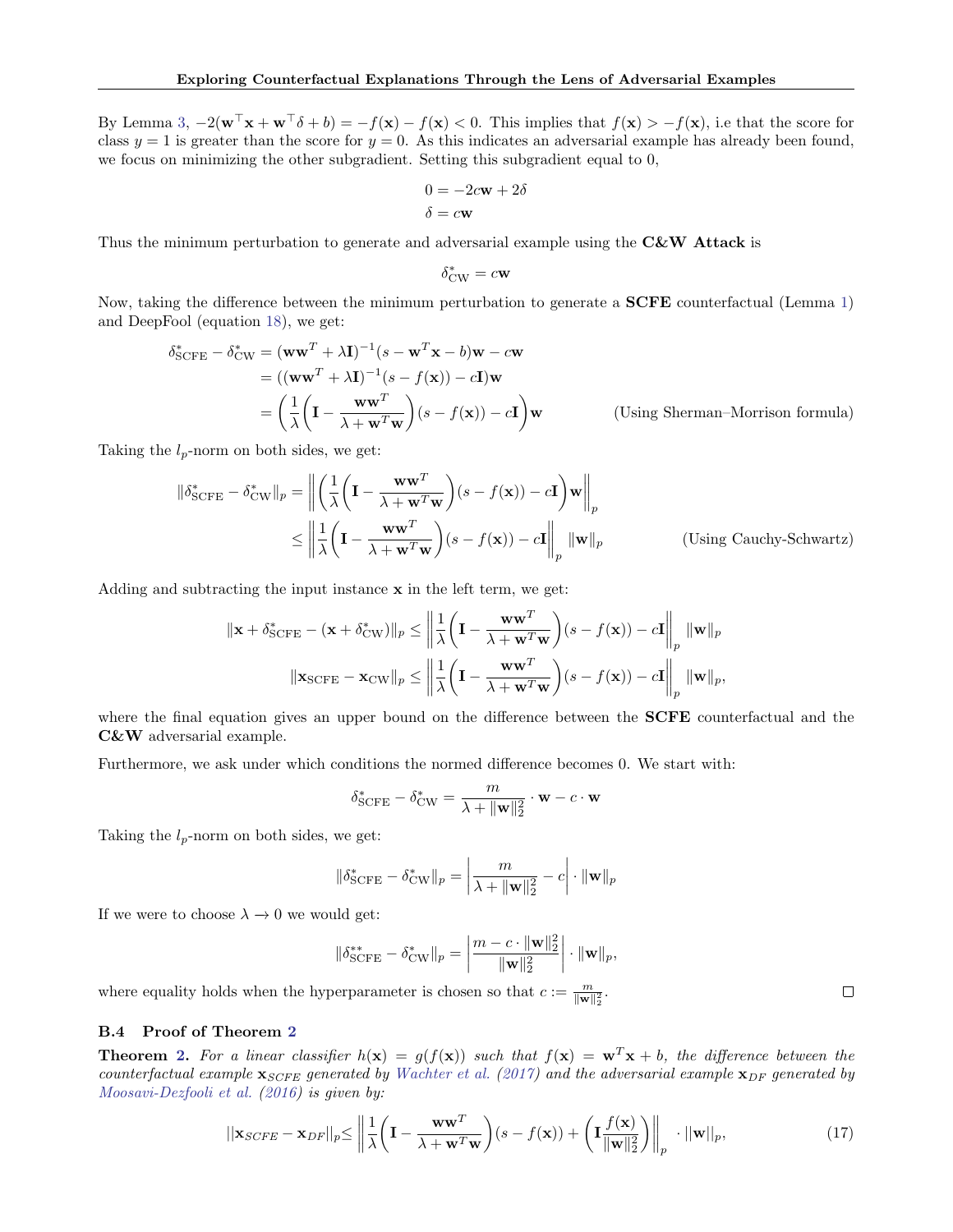*Proof.* The minimal perturbation to change the classifier's decision for a binary model  $f(x)$  is given by the closed-form formula [\(Moosavi-Dezfooli et al.,](#page-9-10) [2016\)](#page-9-10):

<span id="page-14-1"></span>
$$
\delta_{\rm DF}^* = -\frac{f(\mathbf{x})}{||\mathbf{w}||_2^2} \mathbf{w}.\tag{18}
$$

Now, taking the difference between the minimum perturbation added to an input instance x by Wachter algorithm (Lemma [1\)](#page-3-1) and DeepFool (equation [18\)](#page-14-1), we get:

$$
\delta_{\text{SCFE}}^* - \delta_{\text{DF}}^* = (\mathbf{w}\mathbf{w}^T + \lambda \mathbf{I})^{-1}(s - \mathbf{w}^T \mathbf{x} - b)\mathbf{w} - \left(-\frac{f(\mathbf{x})}{||\mathbf{w}||_2^2}\mathbf{w}\right)
$$
  
\n
$$
\delta_{\text{SCFE}}^* - \delta_{\text{DF}}^* = \left((\mathbf{w}\mathbf{w}^T + \lambda \mathbf{I})^{-1}(s - f(\mathbf{x})) + \frac{f(\mathbf{x})}{||\mathbf{w}||_2^2}\right)\mathbf{w}
$$
  
\n
$$
\delta_{\text{SCFE}}^* - \delta_{\text{DF}}^* = \left(\frac{1}{\lambda}\left(\mathbf{I} - \frac{\mathbf{w}\mathbf{w}^T}{\lambda + \mathbf{w}^T \mathbf{w}}\right)(s - f(\mathbf{x})) + \frac{f(\mathbf{x})}{||\mathbf{w}||_2^2}\right)\mathbf{w}
$$
 (Using Sherman-Morrison formula)

Taking the  $l_p$ -norm on both sides, we get:

$$
\|\delta_{\text{SCFE}}^* - \delta_{\text{DF}}^*\|_p = \left\| \left( \frac{1}{\lambda} \left( \mathbf{I} - \frac{\mathbf{w}\mathbf{w}^T}{\lambda + \mathbf{w}^T \mathbf{w}} \right) (s - f(\mathbf{x})) + \mathbf{I} \frac{f(\mathbf{x})}{\|\mathbf{w}\|_2^2} \right) \mathbf{w} \right\|_p
$$
  
\n
$$
\leq \left\| \frac{1}{\lambda} \left( \mathbf{I} - \frac{\mathbf{w}\mathbf{w}^T}{\lambda + \mathbf{w}^T \mathbf{w}} \right) (s - f(\mathbf{x})) + \mathbf{I} \frac{f(\mathbf{x})}{\|\mathbf{w}\|_2^2} \right\|_p \|\mathbf{w}\|_p
$$
 (Using Cauchy-Schwartz)

Adding and subtracting the input instance x in the left term, we get:

$$
\|\mathbf{x} + \delta_{\text{SCFE}}^* - (\mathbf{x} + \delta_{\text{DF}}^*)\|_p \le \left\|\frac{1}{\lambda} \left(\mathbf{I} - \frac{\mathbf{w}\mathbf{w}^T}{\lambda + \mathbf{w}^T\mathbf{w}}\right)(s - f(\mathbf{x})) + \mathbf{I} \frac{f(\mathbf{x})}{\|\mathbf{w}\|_2^2} \right\|_p \|\mathbf{w}\|_p
$$
  

$$
\|\mathbf{x}_{\text{SCFE}} - \mathbf{x}_{\text{DF}}\|_p \le \left\|\frac{1}{\lambda} \left(\mathbf{I} - \frac{\mathbf{w}\mathbf{w}^T}{\lambda + \mathbf{w}^T\mathbf{w}}\right)(s - f(\mathbf{x})) + \mathbf{I} \frac{f(\mathbf{x})}{\|\mathbf{w}\|_2^2} \right\|_p \|\mathbf{w}\|_p,
$$

where the final equation gives an upper bound on the difference between the **SCFE** counterfactual and the adversarial example from DeepFool [\(Moosavi-Dezfooli et al.,](#page-9-10) [2016\)](#page-9-10).

Furthermore, we ask under which conditions the normed difference becomes 0. If we were to choose  $\lambda \to 0$  we would get:

$$
\|\delta_{\text{SCFE}}^{**} - \delta_{\text{DF}}^*\|_p = \left\|\frac{-f(\mathbf{x}) + s}{\|\mathbf{w}\|_2^2} \cdot \mathbf{w} + \frac{-f(\mathbf{x})}{\|\mathbf{w}\|_2^2} \cdot \mathbf{w}\right\|_p
$$

$$
= \frac{|s|}{\|\mathbf{w}\|_2^2} \cdot \|\mathbf{w}\|_p,
$$

where equality holds when the target score is chosen so that  $s=0$ , which corresponds to a probability of  $Y=1$  of 0.5.

 $\Box$ 

### <span id="page-14-0"></span>B.5 Proof of Lemma [2](#page-4-4)

**Lemma [2.](#page-4-4)** Let  $\tilde{\mathbf{z}}_{NAE}$  be the solution returned [Zhao et al.](#page-9-11) [\(2018,](#page-9-11) Algorithm 1) and  $\tilde{\mathbf{z}}_C$  the solution returned by the counterfactual search algorithm of [Pawelczyk et al.](#page-9-7) [\(2020a\)](#page-9-7) by sampling from  $\ell_p$ -norm ball in the latent space using an L-Lipschitz generative model  $\mathcal{G}_{\theta}(\cdot)$ . Analogously, let  $\mathbf{x}_{NAE} = \mathcal{G}_{\theta}(\tilde{\mathbf{z}}_{NAE})$  and  $\mathbf{x}_C = \mathcal{G}_{\theta}(\tilde{\mathbf{z}}_C)$  by design of the two algorithms. Let  $r^*_{NAE}$  and  $r^*_{C}$  be the corresponding radius chosed by each algorithm respectively that successfully returns an adversarial example or counterfactual explanation. Then,  $\|\mathbf{x}_{NAE} - \mathbf{x}_{C}\| \leq L(r_{NAE}^* + r_C^*)$ .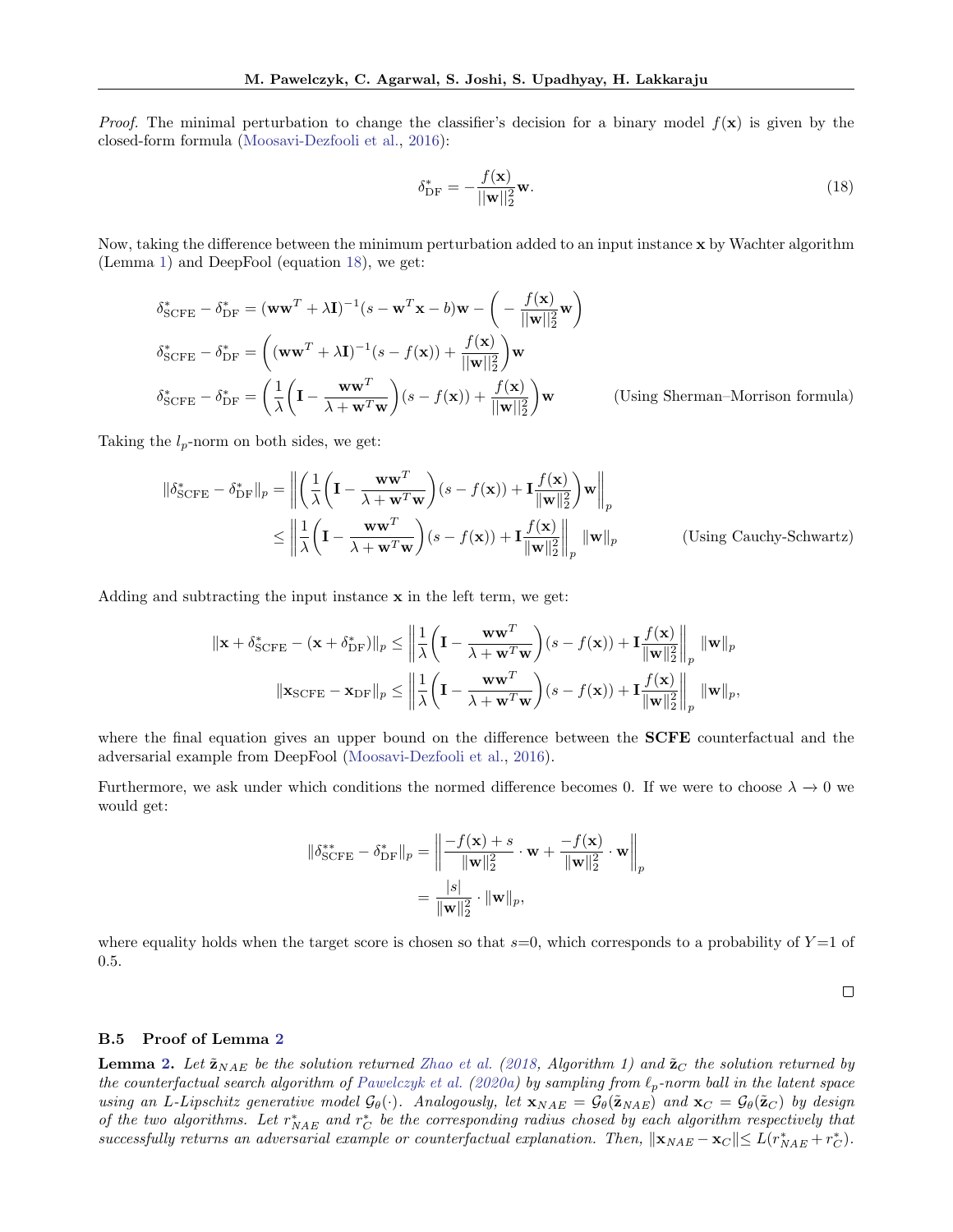Proof. The proof straightforwardly follows from triangle inequality and L-Lipschitzness of the Generative model:

$$
\|\mathbf{x}_{\text{NAE}} - \mathbf{x}_{C}\| = \|\mathcal{G}_{\theta}(\tilde{\mathbf{z}}_{\text{NAE}}) - \mathcal{G}_{\theta}(\tilde{\mathbf{z}}_{C})\|_{p} \tag{19}
$$

$$
\leq \|\mathcal{G}_{\theta}(\tilde{\mathbf{z}}_{\text{NAE}}) - \mathbf{x} + \mathbf{x} - \mathcal{G}_{\theta}(\tilde{\mathbf{z}}_{C})\|_{p} \tag{20}
$$

$$
\leq \|\mathcal{G}_{\theta}(\tilde{\mathbf{z}}_{\text{NAE}}) - \mathbf{x}\|_{p} + \|\mathbf{x} - \mathcal{G}_{\theta}(\tilde{\mathbf{z}}_{C})\|_{p} \tag{21}
$$

<span id="page-15-2"></span><span id="page-15-1"></span>
$$
= \|\mathcal{G}_{\theta}(\tilde{\mathbf{z}}_{\text{NAE}}) - \mathcal{G}_{\theta}(\mathbf{z})\|_{p} + \|\mathcal{G}_{\theta}(\mathbf{z}) - \mathcal{G}_{\theta}(\tilde{\mathbf{z}}_{C})\|_{p} \tag{22}
$$

<span id="page-15-3"></span>
$$
\leq L \|\tilde{\mathbf{z}}_{\text{NAE}} - \mathbf{z}\|_{p} + L \|\mathbf{z} - \tilde{\mathbf{z}}_{C}\|_{p} \tag{23}
$$

$$
\leq L\{r_{\text{NAE}}^* + r_C^*\}\tag{24}
$$

where equation [20](#page-15-1) follows from triangle inequality in the  $\ell_p$ -norm, equation [23](#page-15-2) follows from the Lipschitzness assumption and equation [24](#page-15-3) follows from properties of the counterfactual search algorithms. П

In the following we outline a lemma that allows us to estimate the Lipschitz constant of the generative model. This will be used for empirical validation of our theoretical claims.

**Lemma 4** [\(Bora et al.](#page-8-14) [\(2017\)](#page-8-14)). If G is a d-layer neural network with at most c nodes per layer, all weights  $\leq w_{\text{max}}$ in absolute value, and M -Lipschitz non-linearity after each layer, then  $G(\cdot)$  is L -Lipschitz with  $L = (M c w_{\rm max})^d$ .

# <span id="page-15-0"></span>C EXPERIMENTAL SETUP

### C.1 Implementation Details for Counterfactual Explanation and Adversarial Example Methods

For all datasets, categorical features are one-hot encoded and data is scaled to lie between 0 and 1. We partition the dataset into train-test splits. The training set is used to train the classification models for which adversarial examples and counterfactual explanations are generated. adversarial examples and counterfactual explanations are generated for all samples in the test split for the fixed classification model. For counterfactual explanation methods applied to generate recourse examples, all features are assumed actionable for comparison with adversarial examples methods. Adversarial examples and counterfactuals are appropriately generated using the prescribed algorithm implementations in each respective method. Specifically,

i) SCFE: As suggested in [Wachter et al.](#page-9-4) [\(2017\)](#page-9-4), an Adam optimizer [\(Kingma and Ba,](#page-9-23) [2014\)](#page-9-23) is used to obtain counterfactual explanations corresponding to the cost function of equation [14.](#page-11-3) We have based our implementation on the implementation provided by [Pawelczyk et al.](#page-9-24) [\(2021\)](#page-9-24).

ii)  $C-CHVAE: A (V)AE$  is additionally trained to model the data-manifold as prescribed in [Pawelczyk et al.](#page-9-7) [\(2020a\)](#page-9-7). As suggested in [Pawelczyk et al.](#page-9-7) [\(2020a\)](#page-9-7), a counterfactual search algorithm in the latent space of the (V)AEs. Particularly, a latent sample within an  $\ell_p$ -norm ball with a fixed search radius is used until a counterfactual example is successfully obtained. The search radius of the norm ball is increased until a counterfactual explanation is found. The architecture of the generative model is provided in Appendix [C.3.](#page-16-0) We have based our implementation on the implementation provided by [Pawelczyk et al.](#page-9-24) [\(2021\)](#page-9-24).

iv)  $C\&W$  Attack: As prescribed in [Carlini and Wagner](#page-8-4) [\(2017\)](#page-8-4), we use gradient-based optimization to find Adversarial Examples using this attack.

v) DeepFool: We implement [Moosavi-Dezfooli et al.](#page-9-10) [\(2016,](#page-9-10) Algorithm 1) to generate Adversarial Examples using DeepFool.

vi) NAE: This method trains a generative model and an inverter to generate Adversarial Examples. For consistency of comparison with **C-CHVAE**, we use the decoder of the same  $(V)AE$  as the generative model for this method. The inverter then corresponds to the encoder of the (V)AE. We use [Zhao et al.](#page-9-11) [\(2018,](#page-9-11) Algorithm 1) which uses an iterative search method to find natural adversarial examples. The algorithm searches for adversarial examples in the latent space with radius between  $(r, r + \Delta r)$ . The search radius is iteratively increased until an Adversarial Example is successfully found.

We describe architecture and training details for real-world data sets in the following.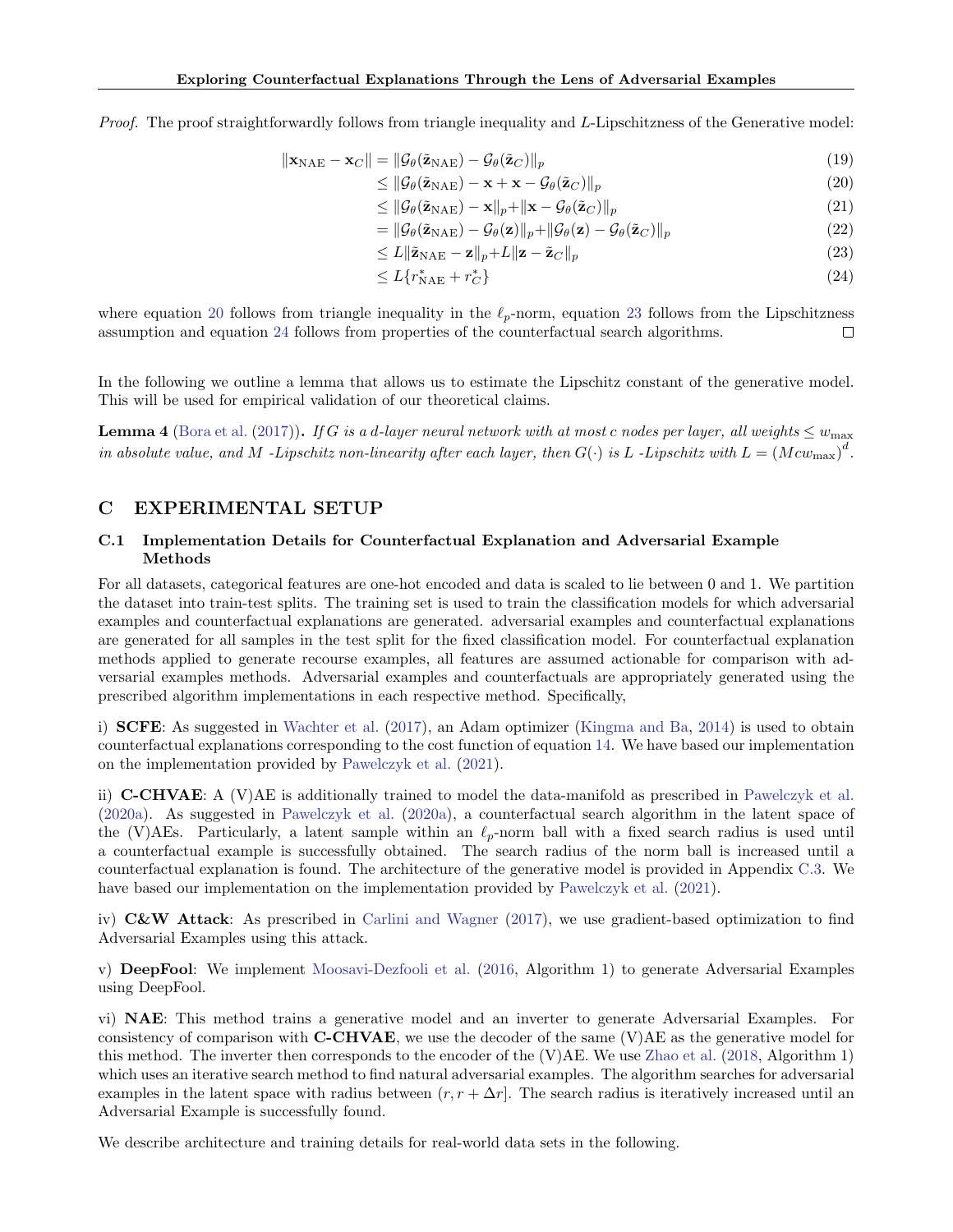# C.2 Supervised Classification Models

All models are implemented in PyTorch and use a 80 − 20 train-test split for model training and evaluation. We evaluate model quality based on the model accuracy. All models are trained with the same architectures across the data sets:

|                          | Neural Network            | Logistic Regression |
|--------------------------|---------------------------|---------------------|
| Units                    | [Input dim., 18, 9, 3, 1] | [Input dim., $1$ ]  |
| Type                     | Fully connected           | Fully connected     |
| Intermediate activations | ReLU                      | N/A                 |
| Last layer activations   | Sigmoid                   | Sigmoid             |

|               |                        | Adult | <b>COMPAS</b> | German Credit |
|---------------|------------------------|-------|---------------|---------------|
| Batch-size    | NN                     | 512   | 32            | 64            |
|               | Logistic<br>Regression | 512   | 32            | 64            |
| Epochs        | NN                     | 50    | 40            | 30            |
|               | Logistic<br>Regression | 50    | 40            | 30            |
| Learning rate | NΝ                     | 0.002 | 0.002         | 0.001         |
|               | Logistic<br>Regression | 0.002 | 0.002         | 0.001         |

Table 4: Classification model details

| Table 5: Training details |  |  |  |  |
|---------------------------|--|--|--|--|
|---------------------------|--|--|--|--|

|                          |      |      | Adult COMPAS German Credit |
|--------------------------|------|------|----------------------------|
| Logistic Regression 0.83 |      | 0.84 | 0.71                       |
| Neural Network           | 0.84 | 0.85 | 0.72                       |

Table 6: Performance of models used for generating adversarial examples and counterfactual explanations

### <span id="page-16-0"></span>C.3 Generative model architectures used for C-CHVAE and NAE

For the results in Lemma [3,](#page-12-1) we used linear encoders and decoders. For the remaining experiments, we use the following architectures.

|                          | Adult                   | <b>COMPAS</b>               | German Credit           |
|--------------------------|-------------------------|-----------------------------|-------------------------|
| Encoder layers           | [input dim, 16, 32, 10] | $[$ input dim, 8, 10, 5 $]$ | [input dim, 16, 32, 10] |
| Decoder layers           | [10, 16, 32, input dim] | [5, 10, 8, input dim]       | [10, 16, 32, input dim] |
| Type                     | Fully connected         | Fully connected             | Fully connected         |
| Intermediate activations | ReLU                    | ReLU                        | ReLU                    |
| Loss function            | MSE                     | MSE                         | MSE                     |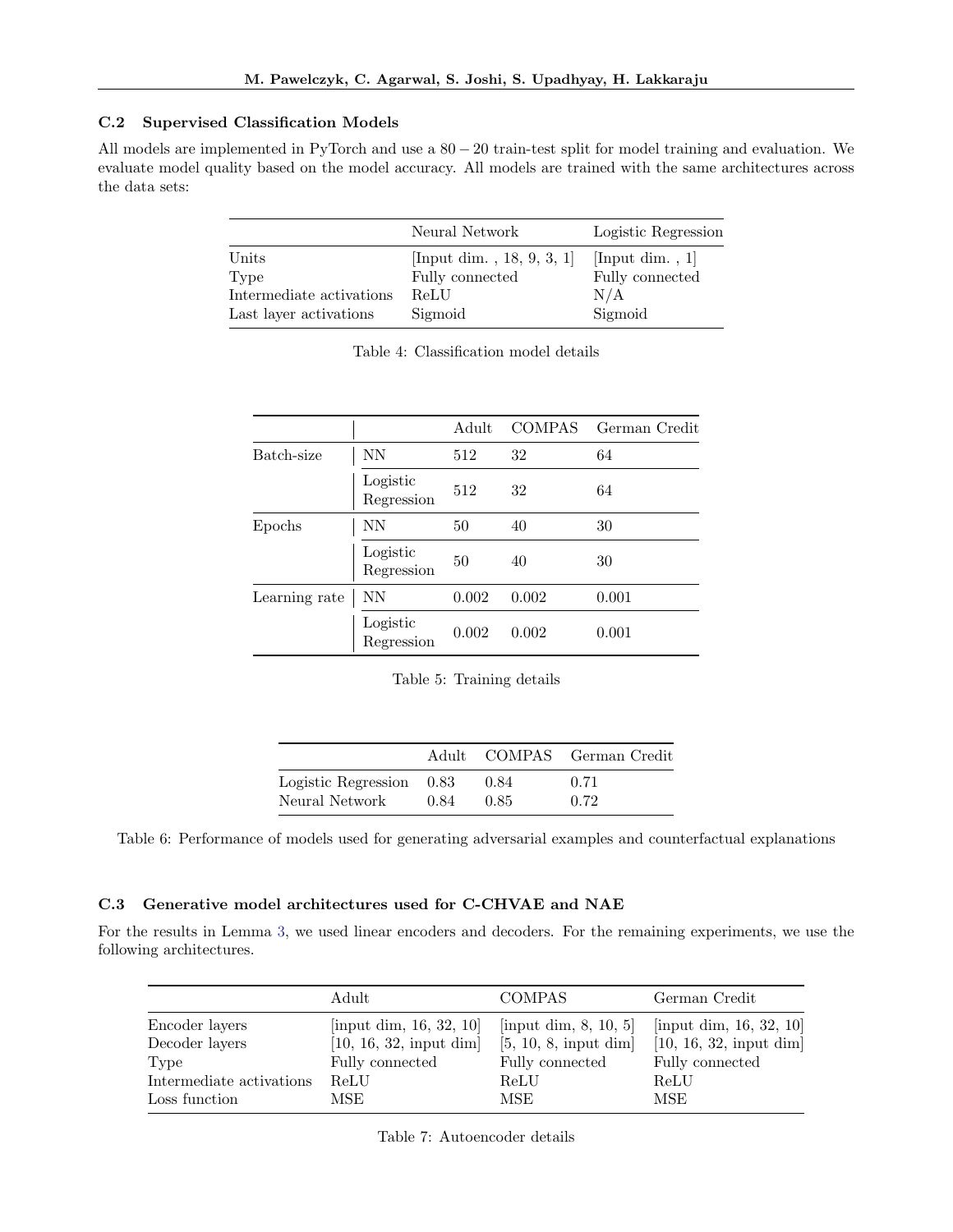# <span id="page-17-0"></span>D ADDITIONAL EMPIRICAL EVALUATION

### D.1 Remaining Empirical Results from Section [5](#page-5-0)

In Table [8,](#page-17-1) we show the remaining results on the German Credit data pertaining to the Spearman rank correlation experiments, while Figure [5](#page-17-2) depicts the remaining  $d_{\text{match}}$  results for the German Credit data set on the logistic regression classifier.

|           | German Credit                    |                                |                                |                                  |  |  |  |
|-----------|----------------------------------|--------------------------------|--------------------------------|----------------------------------|--|--|--|
|           |                                  | LR.                            | ANN                            |                                  |  |  |  |
| Model     | <b>SCFE</b>                      | <b>CCHVAE</b>                  | <b>SCFE</b>                    | <b>CCHVAE</b>                    |  |  |  |
| <b>CW</b> | $0.92 + 0.04$                    | $0.52 + 0.08$                  | $0.98 + 0.02$                  | $0.72 \pm 0.13$                  |  |  |  |
| DF<br>NAE | $0.92 + 0.04$<br>$0.44 \pm 0.11$ | $0.57 + 0.08$<br>$0.99 + 0.01$ | $0.97 + 0.02$<br>$0.71 + 0.19$ | $0.72 \pm 0.13$<br>$0.99 + 0.01$ |  |  |  |
|           |                                  |                                |                                |                                  |  |  |  |

<span id="page-17-1"></span>Table 8: Average Spearman rank correlation between counterfactual perturbations and adversarial perturbations. For every input x, we compute the corresponding adversarial perturbation  $\delta_{AE}$  and the counterfactual perturbation  $\delta_{\text{CE}}$ . We then compute the rank correlation of  $\delta_{\text{AE}}$  and  $\delta_{\text{CE}}$  and report their means. The maximum rank correlation is obtained for methods that belong to the same categories (gradient based vs. manifold-based).

<span id="page-17-2"></span>

Figure 5: Analyzing to what extent different counterfactual explanation methods and adversarial example generation methods are empirically equivalent for the logistic regression classifier with German Credit data. We compute  $d_{\text{match}}$  from equation [12](#page-7-0) with varying thresholds  $\theta = \{0.02, 0.05, 0.1\}$ . Missing bars indicate that there was no match.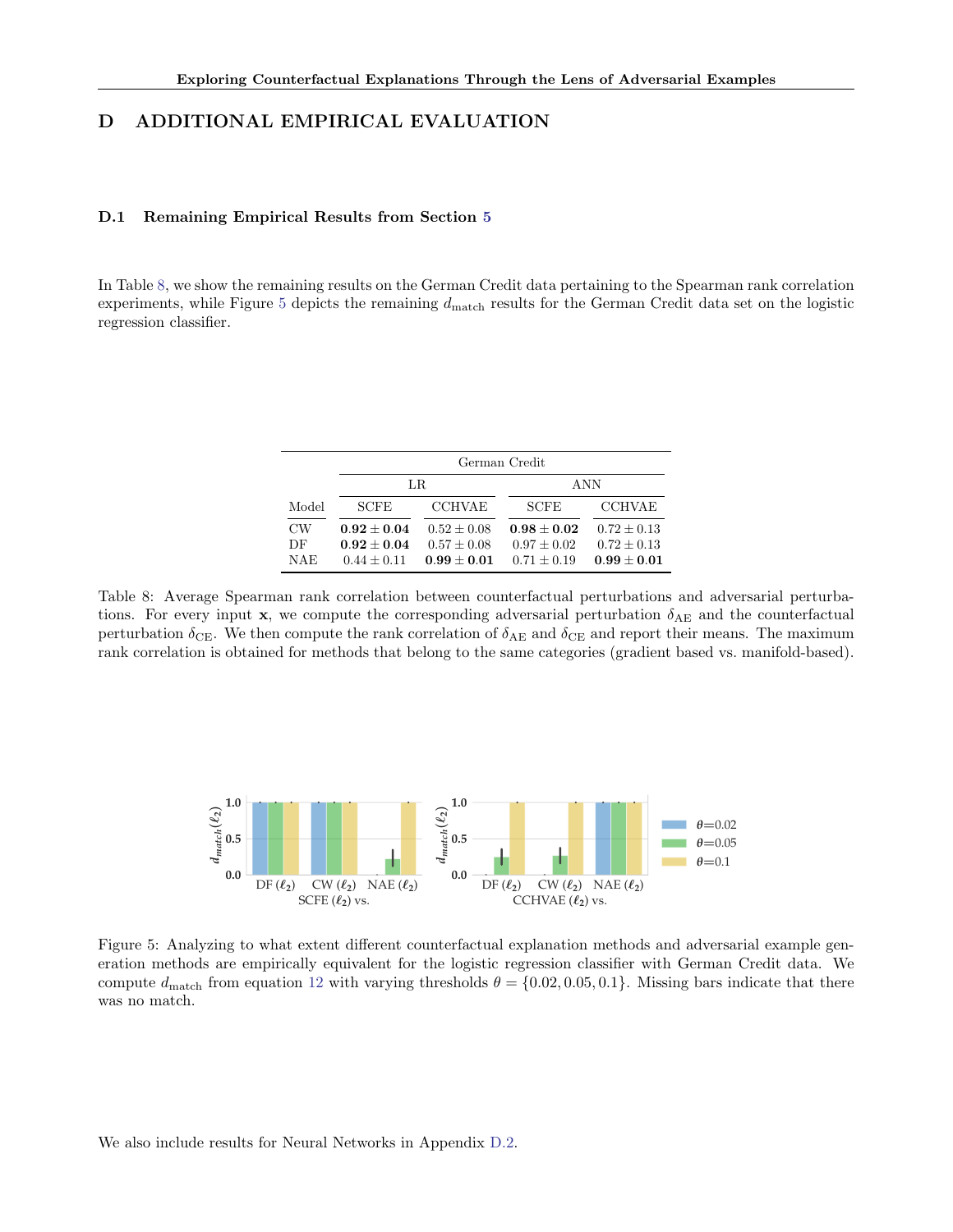<span id="page-18-0"></span>



(c) German Credit

Figure 6: Analyzing to what extent different counterfactual explanations and adversarial examples are empirically equivalent for the 2-layer ANN classifier. To do that, we compute  $d_{match}$  from equation [12](#page-7-0) with varying thresholds  $\theta = \{0.02, 0.05, 0.1\}$ . Missing bars indicate that there was no match.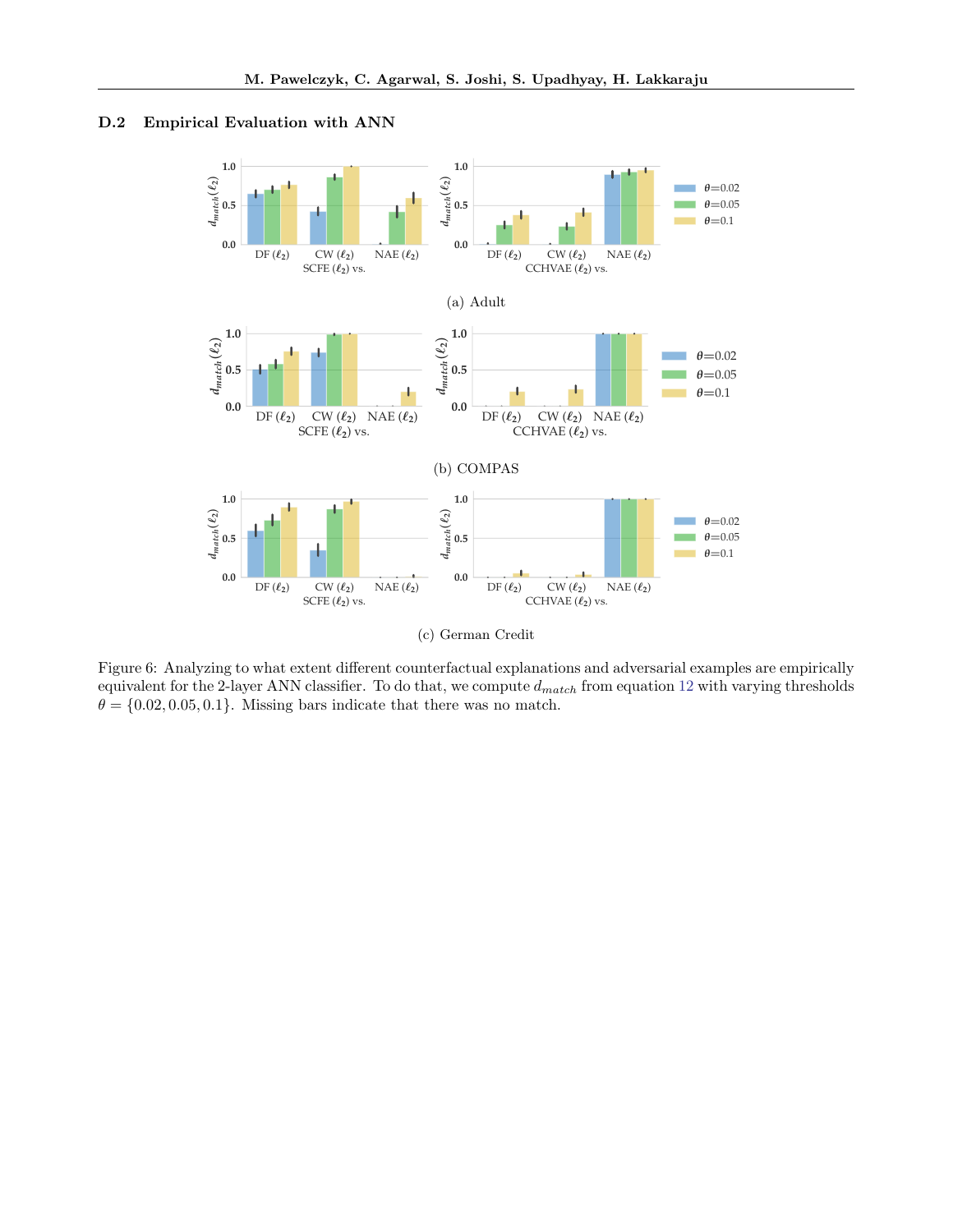

(c) German Credit

Figure 7: Distribution of instance wise norm comparisons for the logistic regression model. We show the distribution of cost comparisons across negatively predicted instances  $(\hat{y} = 0)$  for which we computed adversarial examples and counterfactual explanations.